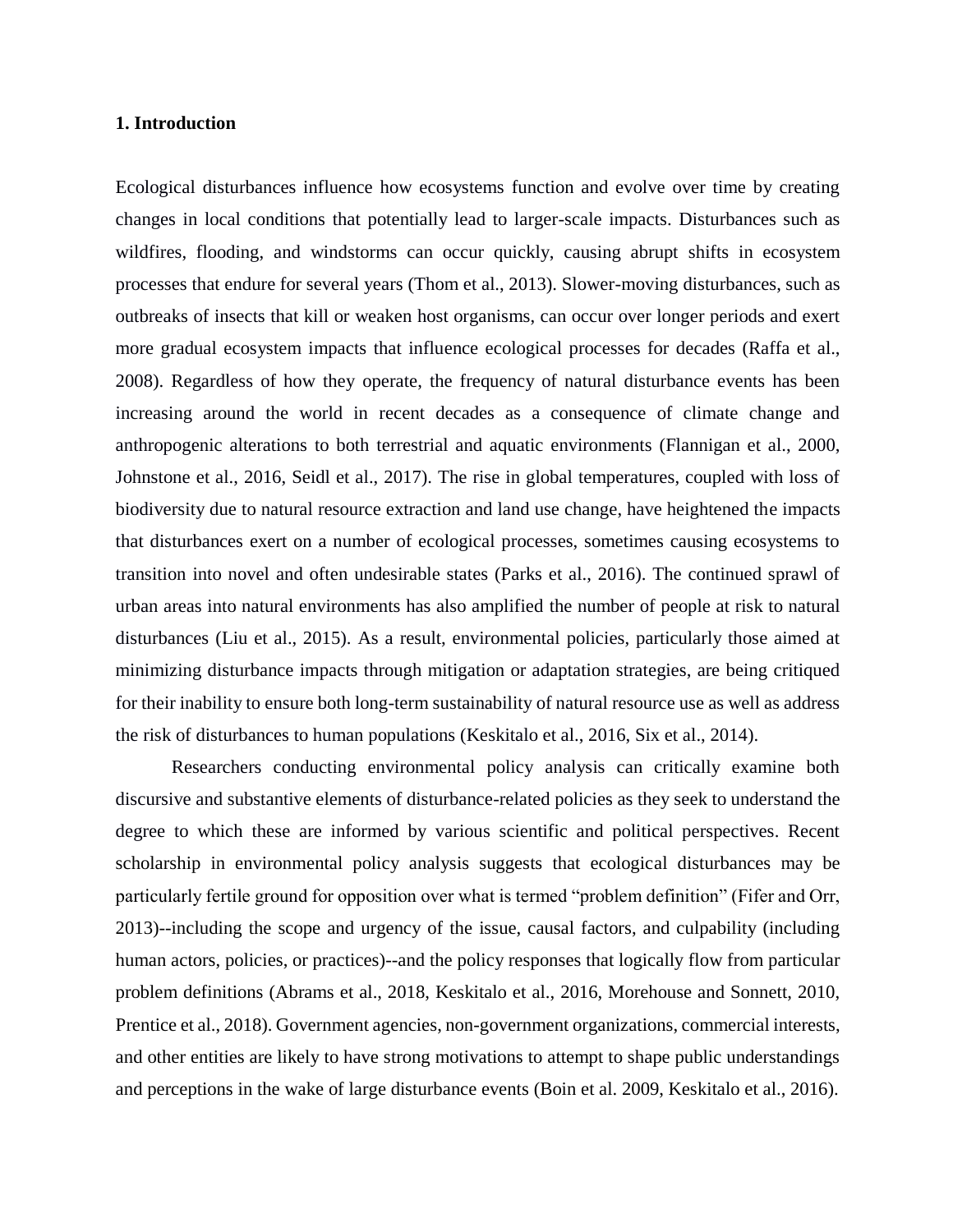Of the various approaches to environmental policy analysis that currently exist, content analysis has emerged as a foundational approach, focusing attention on the discursive construction of popular understandings of complex ecological issues (Arts, 2012, de Jong et al., 2012, 2017, Kleinschmit et al., 2009, Leipold, 2014). To date, the majority of such analyses have taken a qualitative, deeply contextual approach facilitated by expert knowledge of key narratives as well as the deployment of and relationship between terms that are used in the construction of policy discourse. While such knowledge is necessary for focusing analysis on specific policy components, it is not without the risk of biasing the types and quantity of terms used in the analytical procedure. For instance, terms used in assessment often require prior knowledge of what those terms are and what topics are most relevant in policy-focused documents. Effectively, this could narrow the focus towards specific terms known to analysts rather than determining relevant terms based on document content. Furthermore, current methods typically involve a hybrid of manual and basic computational processes to scan documents in search of terms. Such approaches could be limited in the breadth or number of documents searched as well as in the depth of analysis undertaken by teams for long documents, potentially limiting their effect for policy analysis.

To address these issues, this paper demonstrates the use of a semi-automated content analysis approach for investigating policies directed towards ecological disturbance. The goal is to demonstrate how our applied method has wider utility for analyzing policy text in relation to important environmental disturbances through the discovery of relevant terms and topics. We do so by treating policy-related documents as data with important ecological content concerning the framing of ecosystem dynamics in the context of ecological disturbances. We apply a methodology that conducts a quantitative analysis of texts contained in a large number of documents. Specifically, the methods presented here deploy latent Dirichlet allocation (LDA) and hierarchical Dirichlet process (HDP) topic models (Boyd-Graber et al., 2017) along with coherence modeling (Röder et al., 2015) in order to quantitatively analyze large volumes of text and to provide various metrics of association, proximity, and abundance of key terms in the documents. Topic models help determine relevant terms and topics covered by documents analyzed. Both LDA and HDP are commonly applied topic models that provide insight into corpora discussion (Yau et al., 2014). Once topic models are used to determine relevant topics and terms, a focused term frequency–inverse document frequency analysis (Salton & Buckley, 1988) on documents allows us to investigate the context in which terms appear over time and the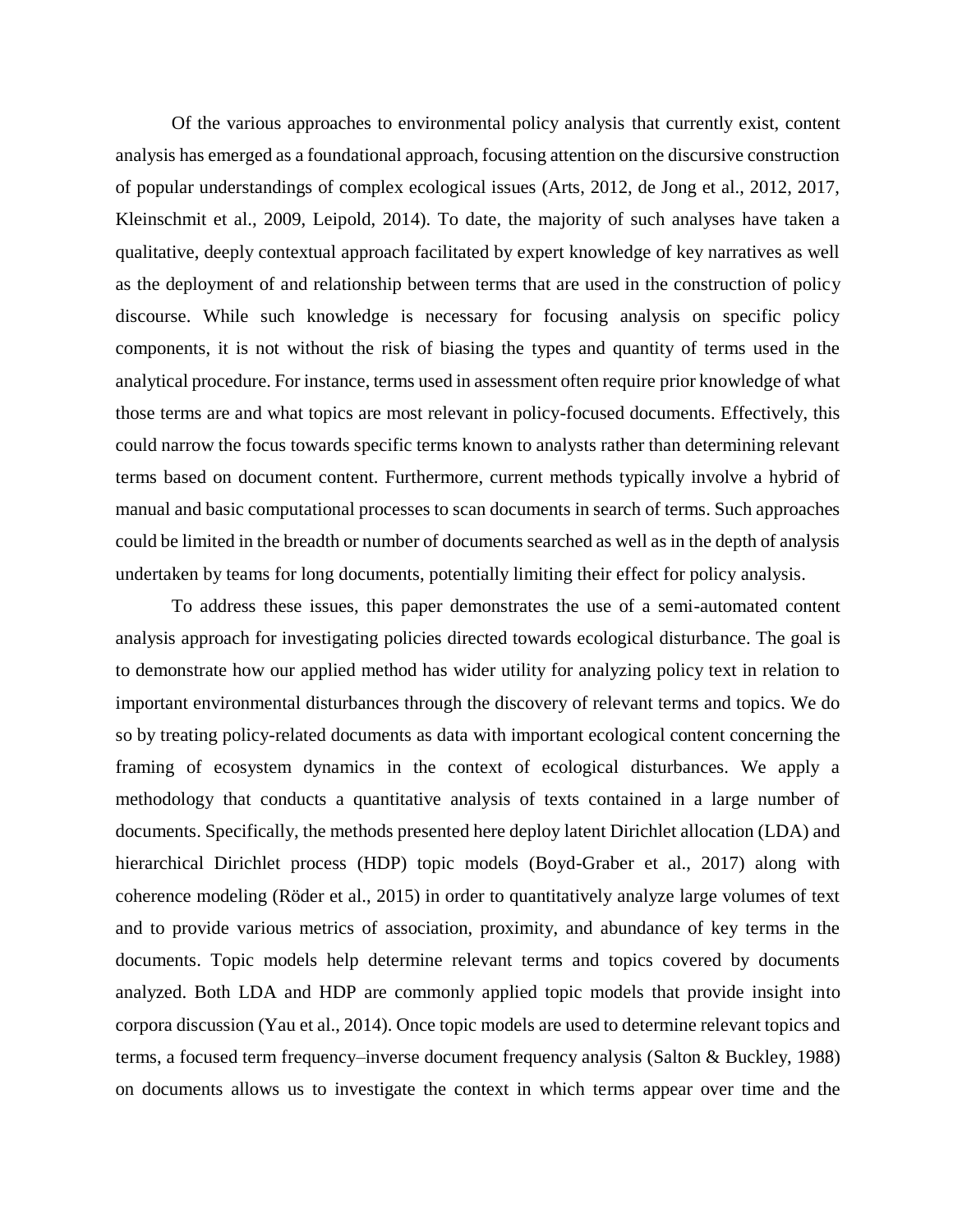different document types in which they appear. The overall methods integrate machine learning, quantitative, and semi-automated approaches in order to evaluate environmental policy over time.

Applied content analysis in this paper is used on documents pertaining to mountain pine beetle (*Dendroctonus ponderosae* Hopkins, hereafter MPB), a bark beetle native to the pine forests of western North America. The most recent outbreak of MPB in North America represents one of the largest ecological disturbance events to forests on record, as it has led to the mortality of tens of millions of trees in Canada and the US (Rosenberger et al., 2018). MPB outbreaks have been recorded in previous decades throughout this area, but the most recent outbreak, which started in the mid-1990s and peaked in the early to mid-2000s, was unprecedented in both the level of tree mortality and in its spatial extent. Government agencies at varying levels have developed a range of policies in an attempt to mitigate MPB-induced impacts by, among other things, supporting regional response coalitions and expediting tree harvesting (Abrams et al., 2017; Davis and Reed, 2013). This paper attempts to understand how various government agencies in the US have framed and communicated issues related to MPB outbreaks. In the course of demonstrating the applied methods, we examine texts where MPB outbreaks have affected (explicit or implicit) policy discussion in government records. This complements other analyses of more limited scope that have examined the content and policy narratives associated with bark beetle-related legislation specifically (Abrams, 2018; Six et al., 2014).

### **2. Background**

#### *2.1 Content Analysis*

We define content analysis as an approach focused on inferences and interpretation of communication data using manual or computational methods (Krippendorff, 2013). Machine learning techniques have significantly influenced how approaches have addressed content analysis (Chau and Chen, 2008). Machine learning can be defined as the application of artificial intelligence (AI) techniques where computers can use what is learned in models or methods of inference, often through numerous iterations of sample data, in performing a given task (Michalski et al., 1983). Techniques in machine learning have enabled the discovery of relevant content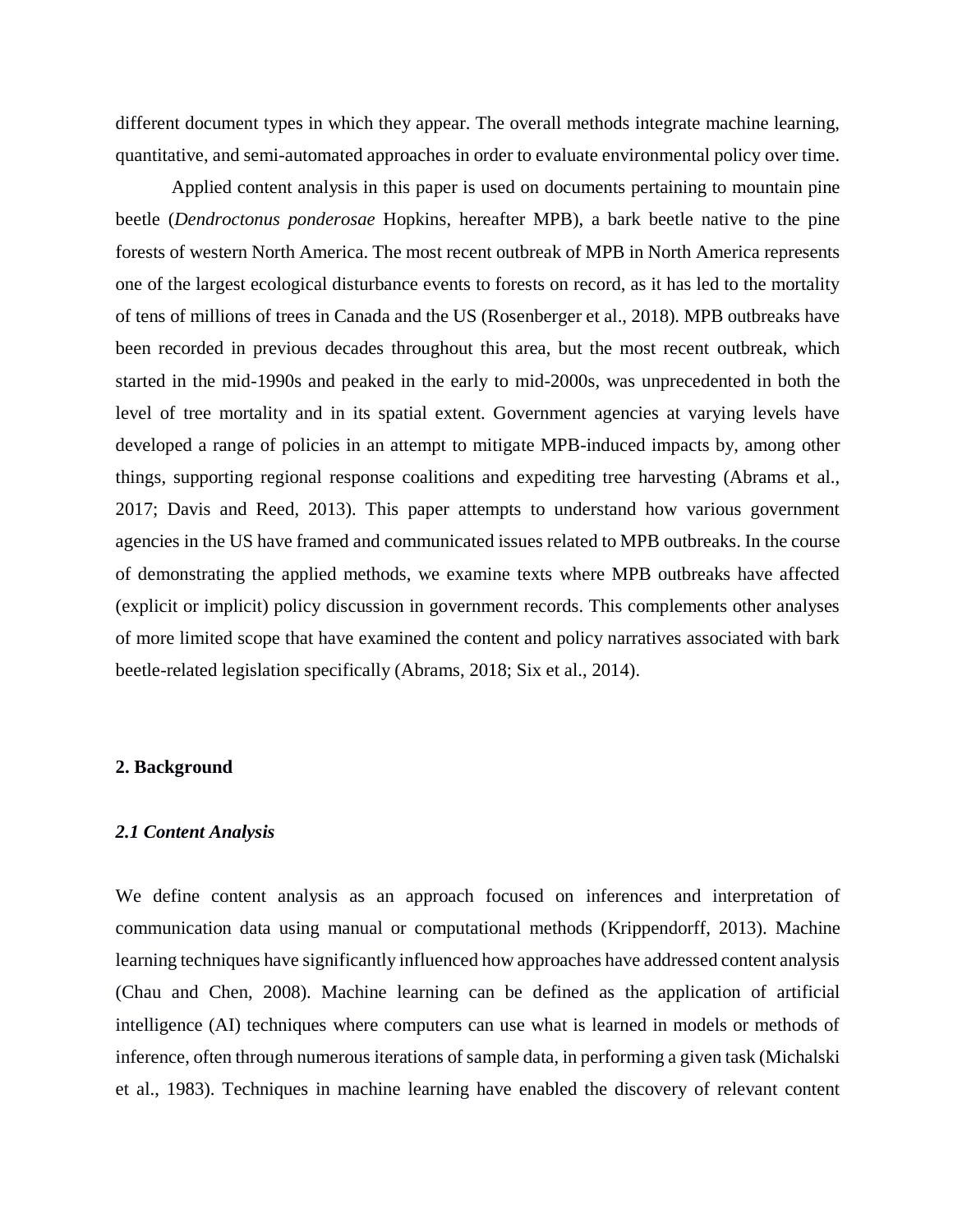patterns that includes the classification of texts either through categories created by users or categories that are determined from a corpus of texts (Gong and Wu, 2008). Techniques related to classification have tended to incorporate supervised and unsupervised methods, where supervised techniques require input from researchers and unsupervised techniques use minimal or no input for determining how texts can be classified. Topic modeling has emerged as a study area within machine learning that incorporates techniques where the goal is to determine what topics are being considered and how topics relate to one another in a corpus. Topics are defined as the focal semantic subjects that are relevant in documents and are often associated with multiple terms (Boyd-Graber et al., 2017).

## *2.2 Natural Language Processing in Ecology*

The application of natural language processing (NLP), which uses computation to understand natural language patterns and understanding within text, is frequently applied to content analysis. Techniques using NLP for environmental policy analysis have been steadily growing. Use of NLP by researchers has focused on, among other topics, how discourse is shaped around areas of ecological change, such as in natural resources, pollution, and climate change (Pascoe et al., 2016; Antrop, 2001). This has included evaluating public perceptions from sources such as newspapers (Altaweel and Bone, 2012) or social media (Veltri and Atanasova, 2017), using approaches that include thematic analysis and term relationships over time. In the area of management of resources, named entity recognition, which classifies and finds items or entities of potential interest in unstructured text, has been another method applied that helps to discover, that is find without user input, relevant actor relationships in discourse (Murphy et al., 2014). Here, actor relationships include people involved in discussion or making decisions relevant to environmental policy. Other research has focused on sentiment analysis that investigates perceptions or opinions of those who experience a natural setting (e.g., Becken et al., 2017). To date, topic modeling has not been extensively used in environment policy areas. Recently, Cheng et al. (2018) applied a topic modeling approach to assess the intersection between the ecology, environment, and poverty in order to improve understanding of sustainable development. The work demonstrates the potential for topic modeling applications in the area of policy.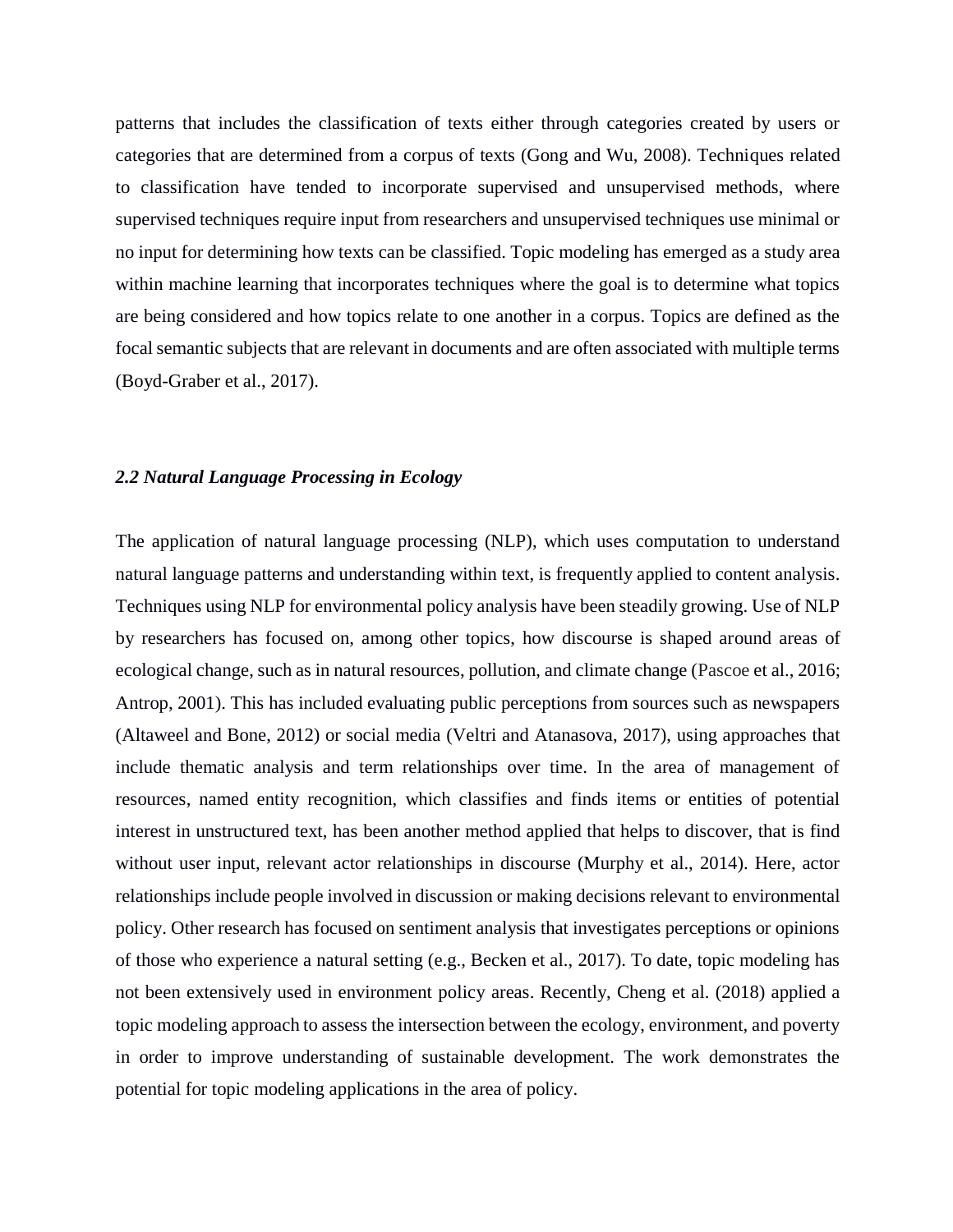One advantage topic models provide is the possibility to discover relevant terms, where a limitation has been the lack of methods that determine, without *a priori* knowledge, relevant terms in studying environmental policy. Methods have generally used subject matter experts, where analyses might be limited by the capacity of the efforts and scope of coverage within corpora. However, in addition to assessment of content topics, there is also a need to understand how given topics or terms related to topics change over time. For instance, this was done in relation to land use issues, where terms related to land use change demonstrated activities affecting given regions (Altaweel et al., 2010). Combining techniques that discover relevant topics and terms, such as topic modeling, and assessments that track the relevance of terms for given topics over time can potentially allow analysts to better comprehend the relevance and change of given topics (Jelodar et al., 2018; O'Callaghan et al., 2015), including in the context of disturbance events.

## **3. Methods**

## *3.1 Data*

Before discussing the method deployed, a brief summary of the data is given. Data for this study consisted of official, publicly available US government documents, which are a particularly rich source for analyzing the discursive elements surrounding the management of forests and associated disturbances (Bone et al., 2016; Rayner et al., 2013). We used a multi-pronged approach to investigate relevant material, finding resources using academic search engines with a targeted review of specific databases (Table 1). Searches were conducted in early 2017 and included documents going back to the earliest records in each database. In all cases, search terms used were *mountain pine beetle* or *Dendroctonus ponderosae*. For each document retrieved, we recorded the document title, HTML or PDF web address, source name, publication date, material type (congressional document, federal agency document, White House document, Government Accountability Office (GAO) document, or legal news), broad government level, specific government level, and any relevant committee or subcommittee of the entity that produced the document. Following the retrieval and storage of relevant documents from the web, duplicates retrieved were checked for and removed.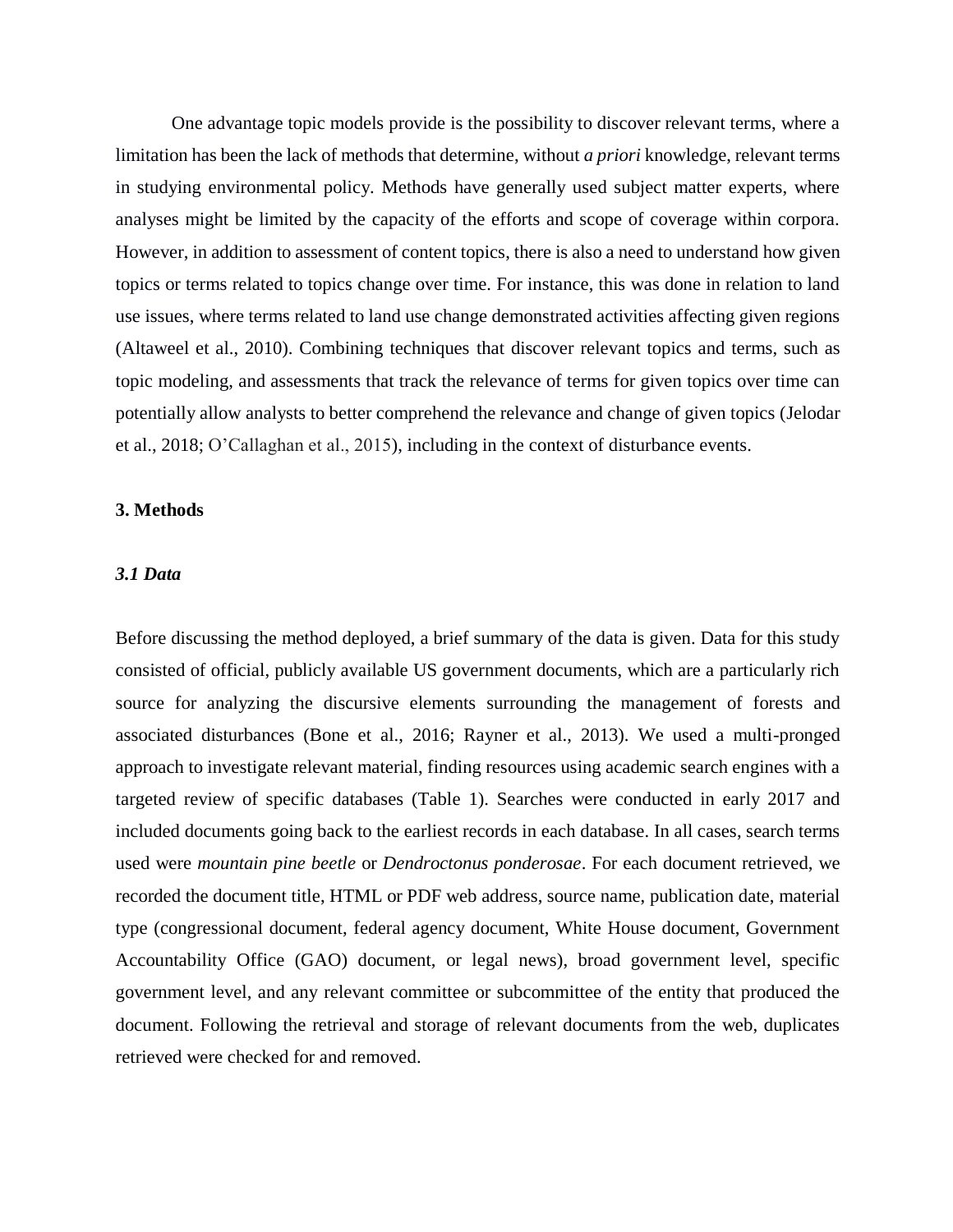# *Table 1. Insert Table 1 here*

Because the federal government owns the majority of land on which MPB occurs in the US, the US Congress, as well as federal agencies such as the US Forest Service (USFS), have a special interest and responsibility in anticipating and responding to MPB-related impacts. As the seat of executive power, the White House (i.e., Office of the President of the United States) is often an important source for public documents meant to frame public policy issues in ways favorable to the administration in place at the time (Vaughn and Cortner, 2005). Executive-level documents tend to be nontechnical documents crafted for broad public audiences, often justifying a particular course of action within the executive agencies or making the case for a preferred regulatory or legislative change (Vaughn and Cortner, 2005). Land management agencies themselves, such as the USFS, are also sources of information intended for both general public and more interested public (e.g., forest industry, conservation NGOs, recreationists) audiences; some of this information may include more technical forest management detail. Because the USFS is a federal government agency with leadership appointed by the President, its policy documents will often frame forest management issues using narratives that support the administration's agenda (Bone et al., 2016; McCarthy, 2005).

By contrast, congressional documents are likely to reflect more heterogeneous perspectives. This is because, as a deliberative body with representation of diverse states and districts, Congress contains a diverse assortment of interests regarding forest and public land issues. Congressional hearings, which often relate to legislation under consideration, oversight of federal agencies, or attention to issues identified as problems, normally include testimony from key witnesses that may likewise reflect a diversity of opinions and perspectives. Finally, the Government Accountability Office (GAO, formerly General Accounting Office), an independent, nonpartisan federal research entity, produces documents in response to official requests that represent syntheses of policy-relevant information on particular topics. Our content analysis includes all of the aforementioned categories of federal policy documents, along with legal documents that may reflect a wider range of voices engaging in legal and policy debates over issues related to forest management in response to MPB outbreaks.

Figure 1 shows the entire corpus analyzed over different time intervals; overall, there were 1416 documents in the final database. While in more recent years there are more documents (a),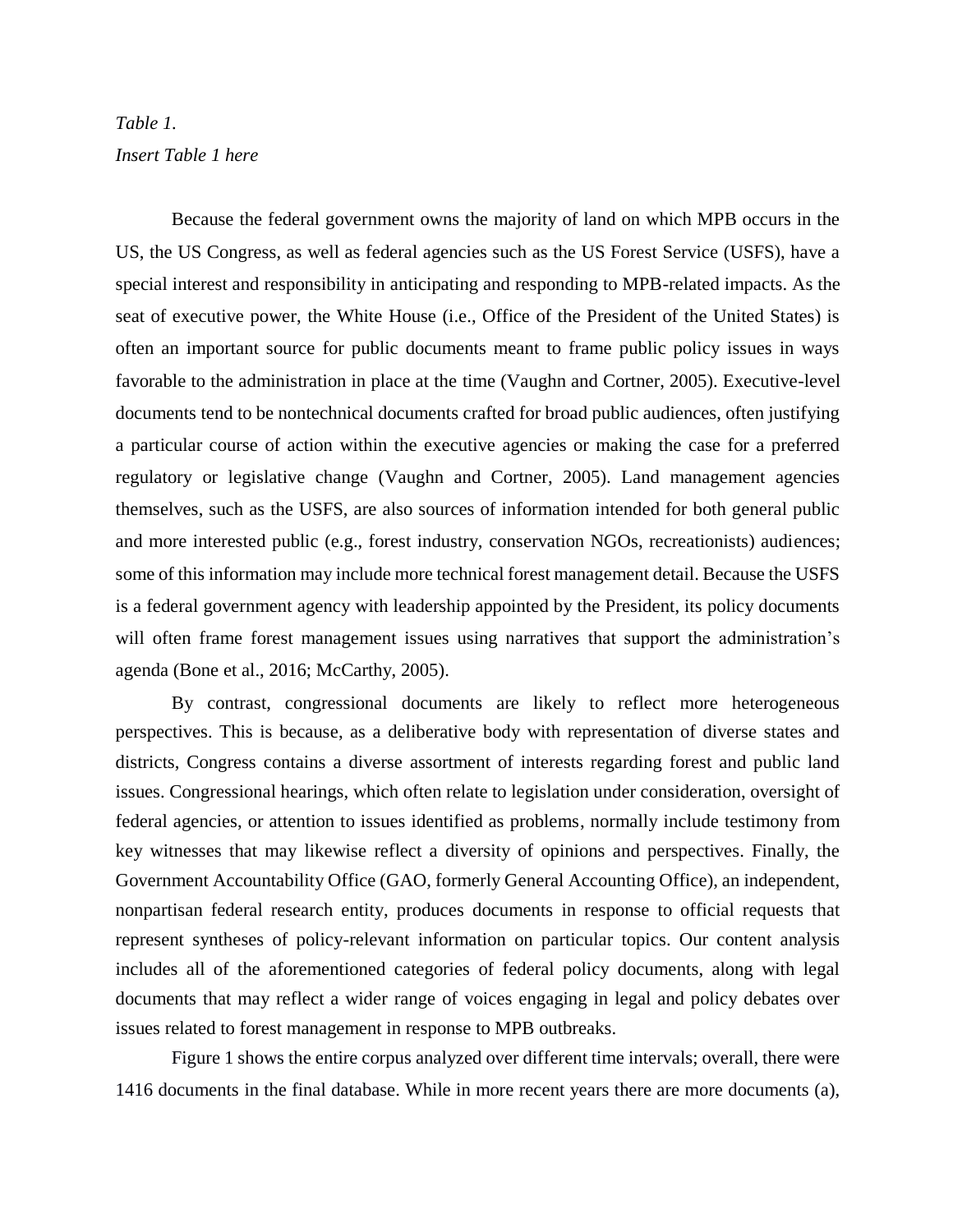the total number of words (b) peaked between 1975-1979 and pre-1960 words also indicate much longer documents.

## *Insert Figure 1 here*

Figure 1. Total documents analyzed (a) and their overall number of words (b) for different time intervals.

## *3.2 Content Analysis Approach*

The content analysis (Krippendorff, 2013) used here focuses on understanding how federal government entities have represented MPB issues. Several sets of analyses were conducted. The first applies topic modeling, which searches for collections of word associations that form topics within a text corpus (Blei, 2012). Topic modeling enables groupings of terms where each set of terms (e.g., *law*, *land*, *area*, *forest*) formulates a given topic (e.g., *forest policy*) evident in an analyzed set of documents. Documents can have multiple topics, where the analysis demonstrates the strength of given term associations for a given topic (Alghamdi & Alfalqi, 2015). Topic models effectively help classify texts based on what topics are discussed, often using machine learning techniques such as the methods applied in the approach discussed below.

## *3.2.1 Latent Dirichlet Allocation*

Topic modeling can be used to determine terms that have strong co-association and occurrence within topics. Effectively this means that groups of terms and their associations often help demonstrate what topics of discourse are of focus in texts. One type of topic model, deployed here, is LDA (Blei, 2012; Blei et al., 2010). LDA is an unsupervised machine learning technique that deploys a parametric approach that investigates groupings of terms and looks at the strength of associations between terms using generative probability. What LDA does is assume that documents consist of topics (e.g., *insect management in ecology*) with which terms are associated. Generally, words have a higher probability in belonging to a given topic when they co-occur frequently, where this pattern can be learned from texts used to train the algorithm. The clusters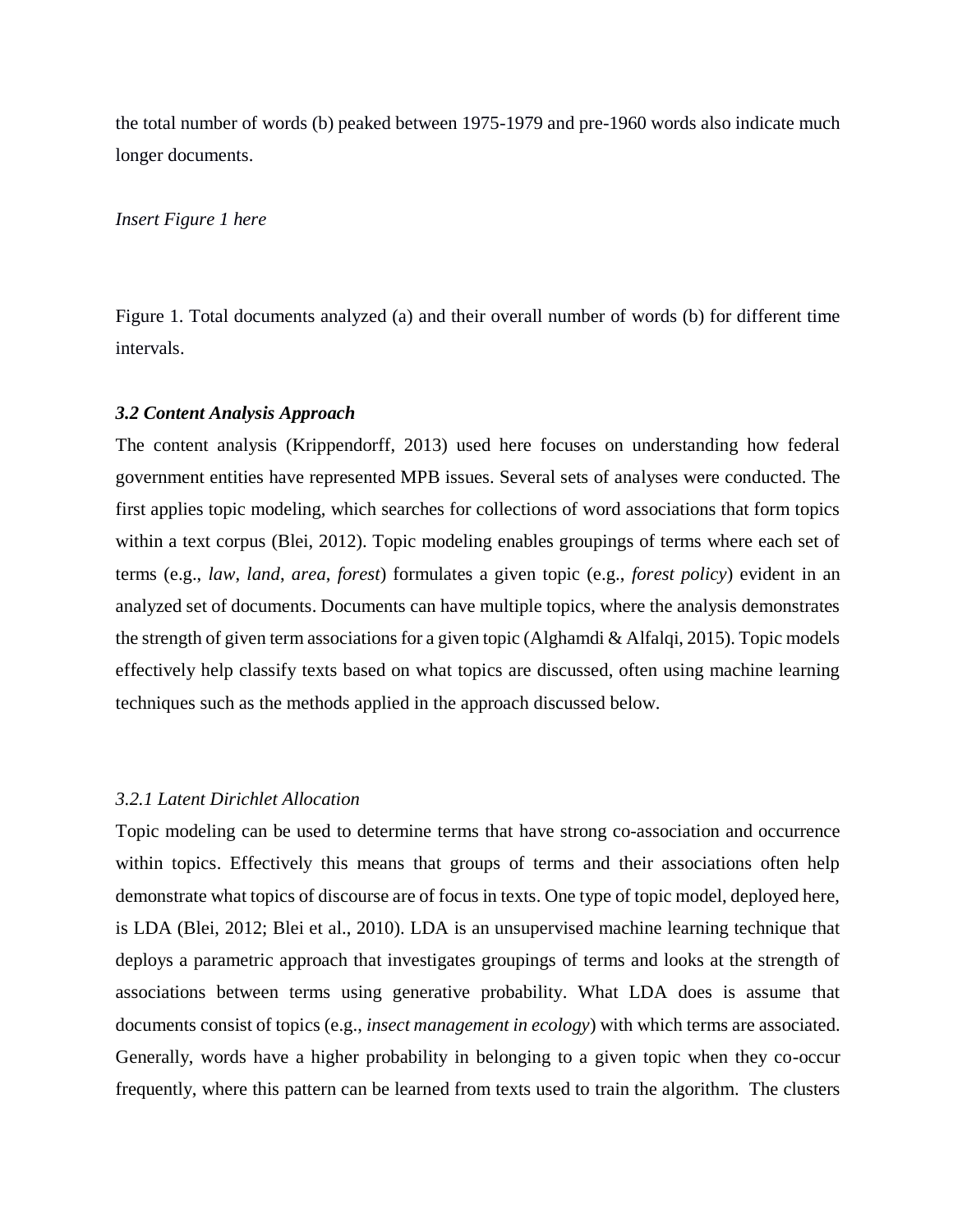of terms and applying statistical association of words analyzed allows a determination that a given grouping of words addresses a given topic. For instance, the topic *tree mortality* could be more frequently associated with *mountain pine beetle* or *fire;* the fact that these terms appear together frequently shows that the topic *tree mortality* could be associated with MPB and fire. There can be multiple topics and the analysis determines how many topics are potentially evident; the subject expert may have to use their expertise in giving these topics a name such as *tree mortality,* as the topic determined from the analysis is generally abstract. When applying LDA, the analysis also requires a defined number of topics to search for. The number of topics can be changed in the analysis, allowing the strength of word associations to vary. This could suggest that a given number of topics might be weak or not accurately represent likely topics in the corpus. The process, therefore, is often done iteratively to find a more suitable number of topics.

In addition to the description of LDA above, we provide notation of the steps involved. First, the key variables in the applied model are:

 *α:* scaling parameter of the Dirichlet prior document topic distributions,

*d*: document in corpus *D*

 *β:* parameter of the Dirichlet prior on the word distribution for a topic,

θm: topic distribution for a document *m*,

φk: the word distribution for topic *k*,

*z*mn**:**: topic of the *n*-th word in document *m*,

 *w*mn: a word in document *d*

The key input variable is *w*, while the others are latent variables, where a Dirichlet prior is used to model word distributions used to create the topic model. The generative process can be summarized as:

$$
\forall d \in D: \n\theta_m \sim Dir(\alpha) \n\varphi_k \sim Dir(\beta) \nz_{mn} \sim multi(\theta_d) \n w_{mn} \sim multi(\varphi_{zd})
$$
\n(1)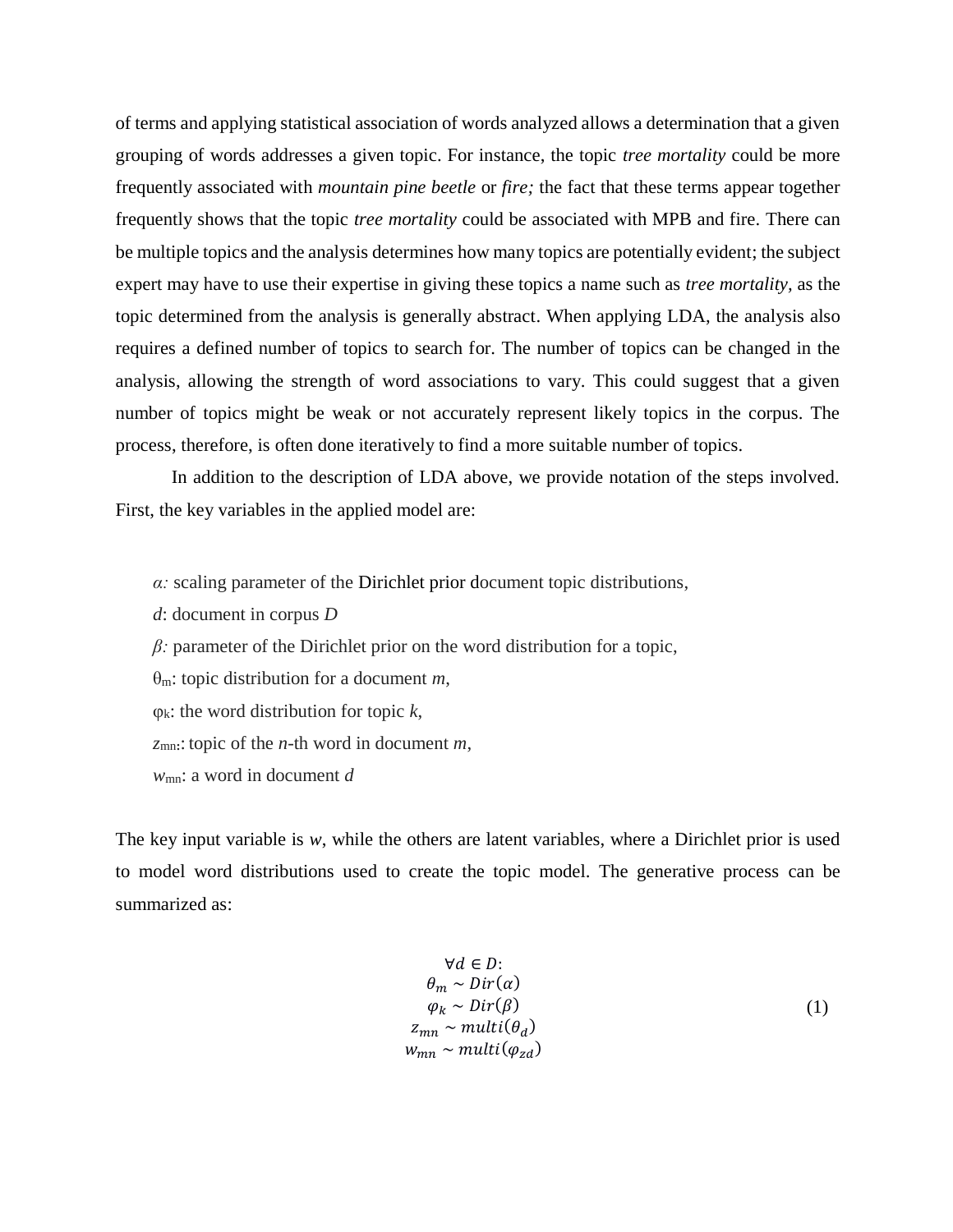where Dir() draws from a uniform Dirichlet distribution and multi is a multinomial. This can be summarized in Figure 2, where the steps in the LDA are applied in the order given and on an example text. Both  $\theta$  and  $\varphi$  represent matrices in the decomposed document representing the topic and word distributions respectively. The Dirichlet distribution is needed as a prior distribution for multiple terms and topics in a given document. Selection of the topic is then made from the multinomial distribution with a word drawn from the overall word distribution. The end result is an association of terms that relate to a given topic number. That topic number could be named by experts upon seeing that the word associations (e.g., *timber*, *management*, *safeguard*) appear related to, for instance, a forest management topic. What is powerful about this approach is that it determines word associations and frequencies in relation to topics without any prior input for terms to search. In other words, it generates the relevance of words in given topics and informs which words are associated in relation to a topic. It is also possible to visualize the topic model scores using a relevance rating for terms to topics. This allows one to visualize how close topics are to each other, that is similarity, and determine terms that relate to topics, where the intertopic distance is calculated using multidimensional scaling as discussed in Sievert and Shirley (2014). This effectively allows one to see how related topics are to each other and the terms in which relate to given topics.

## *Insert Figure 2 here*

Figure 2. Plate notation of the latent Dirichlet allocation process applied to an example text. The letters M, N, and K represent the number of documents, words, and topics respectively.

#### *3.2.2 Coherence Modeling*

The output of LDA provides term associations and strengths of these associations in determining a given topic. One problem with a topic model such as LDA is that *a priori* it is difficult to determine the number of topics to assess. For instance, one can estimate that there might be 100 topics, but potentially only a smaller number has any clear meaning or strong association between words. Coherence modeling can be applied to evaluate different topic models and determine topic strengths, which estimates an approximate number of likely topics. Coherence models can evaluate outputs from LDA, looking at scores within term associations, and produce an output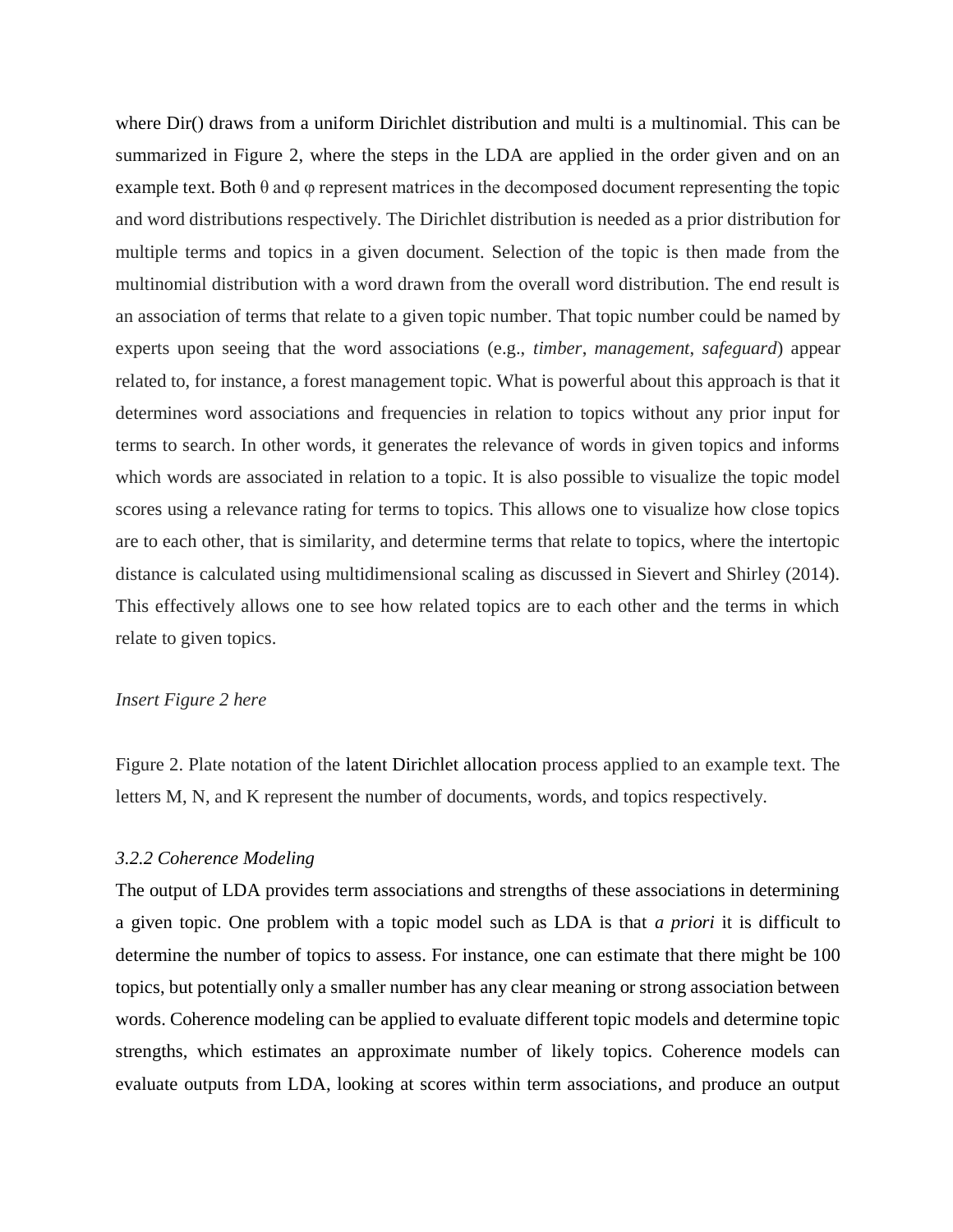that indicates if the number of topics is stronger or weaker. Effectively, a coherence model helps to determine the optimal number of topics for the given corpus based on how well topics score (Srinivasa-Desikan, 2018).

Here we applied the approach by Röder et al. (2015), which is employed within Gensim (see below). The coherence model was used to determine the number of topics in the overall corpus and sub-analyses for different types of documents and years analyzed. The work pipeline in this approach includes first segmenting words from a corpus (*t*), that is, all words were placed in word pairs (*S*). Based on these segmented words, then a probability (*P*) was determined for given words based on a reference corpus, which can be text from the main analyzed corpus or other documents used to train the analysis. Then a confirmation measure  $(\varphi)$  was used to calculate the agreement between probabilities and word pairings. This effectively tried to determine the strength or agreement for word pairings. Finally, all the subsets for the given word pairings were aggregated to give a single coherence score (*c*). The workflow is summarized in Figure 3.

## *Insert Figure 3 here*

Figure 3. Workflow for the coherence modeling.

## *3.2.3 Hierarchical Dirchlet Process and Topic Model*

A second machine learning topic model, HDP, was applied as a way to search for alternative term and topic distributions. Overlap between the methods provided greater confidence in the results, while allowing us to determine if other possible term groupings were evident. In this case, HDP is a nonparametric, unsupervised Bayesian process, which is an application of a randomized Dirchlet process; this means it uses prior knowledge of probability distributions for clustered groups of data comprised of terms and topics. The distributions were then used to create term and topic associations similar to LDA (Teh et al., 2006). The main difference with LDA is that the number of topics is not required as an input, where the output could be used to determine a likelihood for the number of topics. However, as both LDA and HDP apply probability sampling, one approach was to integrate them together to strengthen overall confidence in terms captured for given topics.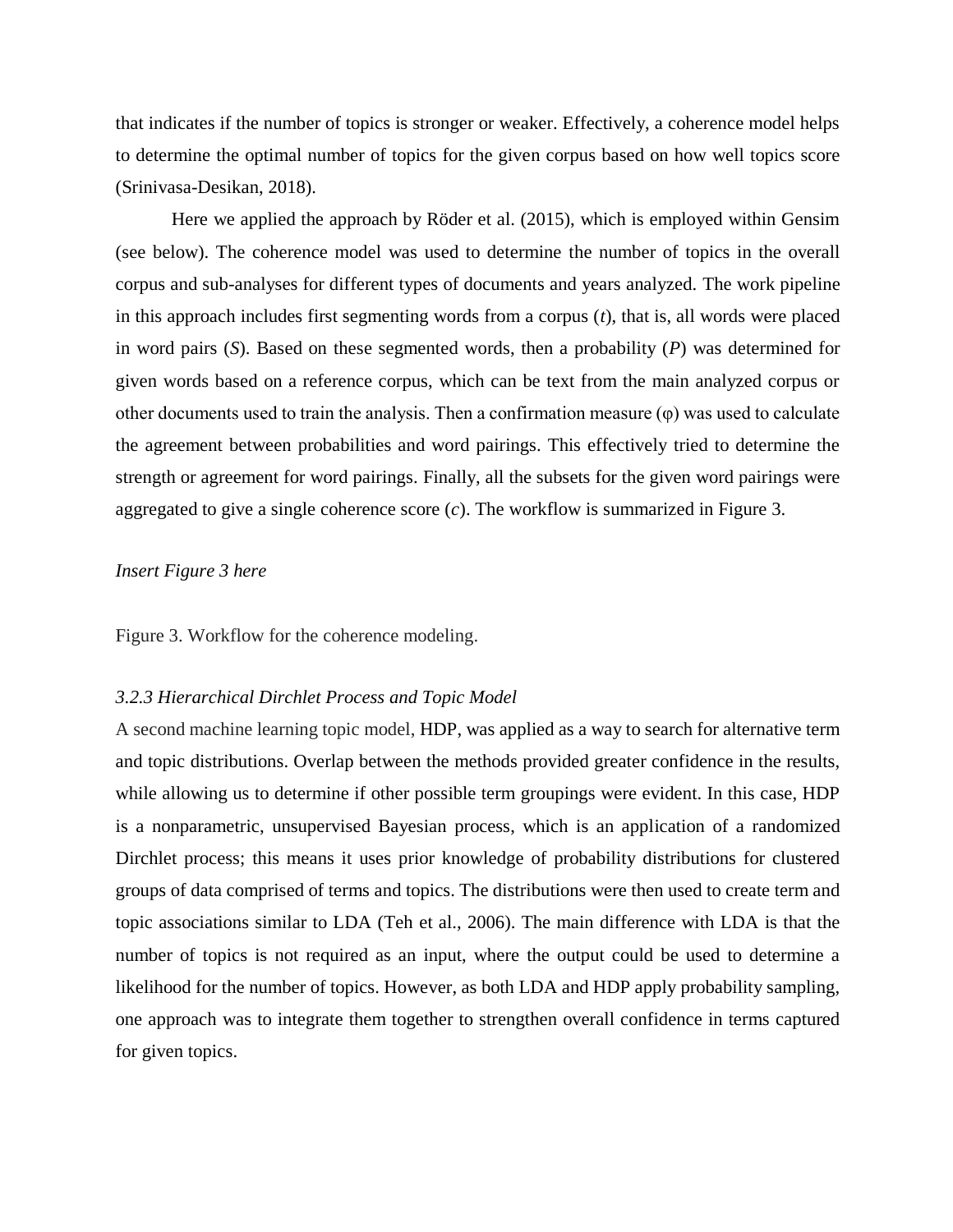First, we summarize the main process for HDP. The method uses the general application:

$$
G_0 \vee \alpha, H \sim DP(\alpha, H) \tag{2}
$$

where a Dirichlet process (DP) applies  $\alpha$ , a concentration parameter, on the base distribution (G<sub>0</sub>) that varies around *H,* a base probability measure that provides the prior distribution. To determine the the *j*th grouping of terms, the Dirichlet process applied the following distribution:

$$
G_j \vee \alpha_0, G_0 \sim DP(\alpha_0, G_0)
$$
 (3)

where the  $G_j$  distribution for groupings is determined by a Dirichlet process where it is governed by  $\alpha_0$ , a concentration parameter. This then enables a hierarchical Dirichlet process to be created that can use a prior distribution on the actors for given grouped data based on the following:

$$
\theta_{ji} \vee G_j \sim G_j
$$
  
\n
$$
x_{ji} \vee \theta_{ji} \sim F(\theta_{ji})
$$
\n(4)

where  $\theta_{ii}$  are parameters that are determined from the  $G_i$  prior distribution; each individual observation or term  $(x_{ii})$  is given through a distribution *F* with an associated parameter  $(\theta_{ii})$ . This provides a hierarchy model of associated topics and terms. Topics are inferred, resulting in the total topic numbers being determined as part of the results. Figure 4 summarizes HDP for each data item. One potential approach is to combine LDA and HDP, as both are probabilistic models where each model alone may not fully capture potential term associations. In this case, where topics are determined, terms associated with topics could be combined from the two outputs so that the overall terms present broader coverage for a given topic. Overlap between terms demonstrates that the topic is the same or similar, while additional terms help to show other potential terms relevant for the topic.

## *Insert Figure 4 here*

Figure 4. The workflow for the hierarchical Dirichlet process applied.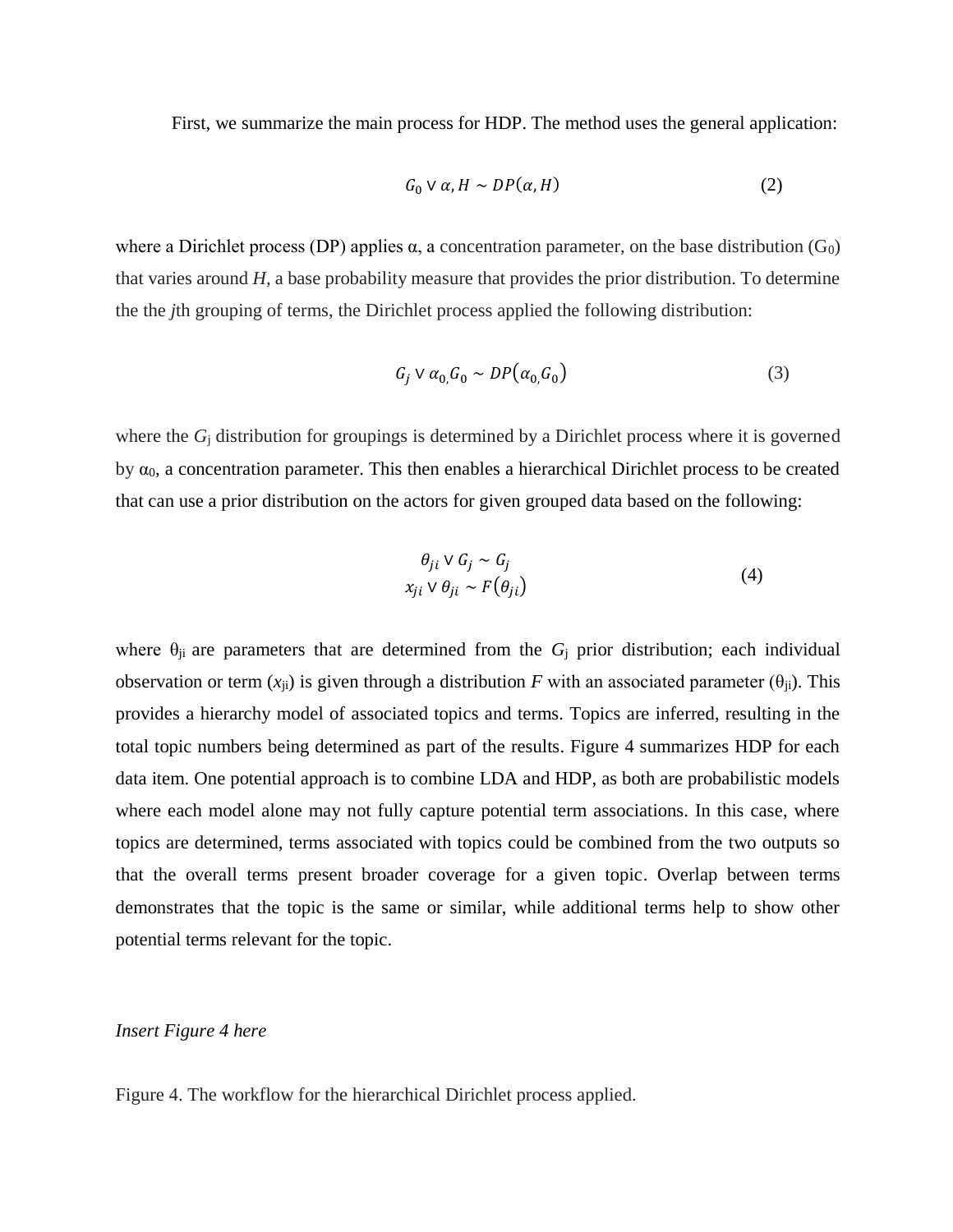#### 3.2.4 *Term Frequency–Inverse Document Frequency*

Topic models help determine what topics are relevant in discussion. However, this assessment is done for the entire corpus analyzed. By themselves or without modification, topic models do not look at changing term usage over time or in segments within a given corpus. For instance, outputs may show the topic of *tree mortality* is relevant, but terms for that topic may not be consistently used or discussed in relation to that topic. This could reflect changes in semantics or even change in the relevance of the topic over time.

Based on this, and in addition to topic modeling, term frequency–inverse document frequency (tf-idf; Salton & Buckley, 1988) analysis was used to determine relevance of terms as they changed over time. Although tf-idf is now a relatively old method, it is still powerful as its basic approach shows the relevance of terms in documents and can be used to analyze this relevance in different parts of the corpus (e.g., see Walter et al., 2017). The method can also be used along with topic modeling, where terms discovered utilizing this approach could then be searched for their change. Effectively, topic modeling allows us to discover terms associated with topics; tf-idf could then be used to monitor the terms' relevance across the temporal range of the corpus. Topic modeling is useful for indicating important topics and associated terms, but tf-idf allows us to more directly focus on the terms themselves, which may intersect multiple topics. For instance, the relevance of *fire* could be determined by a topic model, but tf-idf tracks how it is used over time, helping to find when the term is more frequently used. The basic notation for tfidf is as follows:

$$
S_{td} = TF_{td} * IDF_t \tag{5}
$$

where *S* is defined as the tf-idf score of a term (*t*) within document (*d*); *TF* is the term's frequency (3); *IDF* is the inverse document frequency (4). *TF* is determined by:

$$
TF_{td} = \frac{n_t}{\sum w_i} \tag{6}
$$

where the number of instances  $(n)$  for a term  $(t)$  is determined. Leading to the final part of the calculation, that is IDF: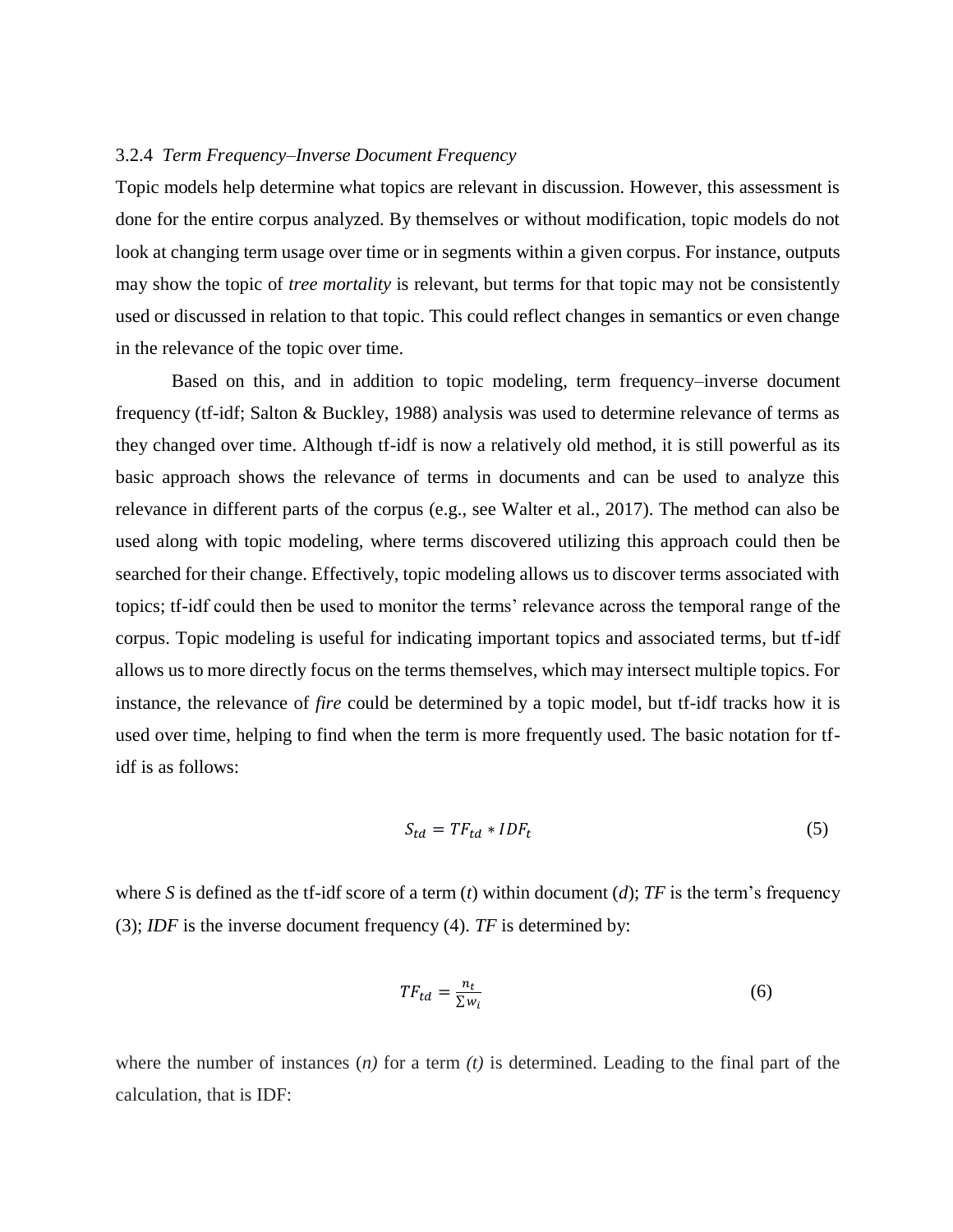$$
IDF_t = log\left(\frac{N}{1 + |(d:t \in d)|}\right) \tag{7}
$$

where *N* is the total documents assessed and the denominator represents the number of documents (*d*) that have *t*.

#### *3.3 Content Analysis Steps*

The first step undertaken was to investigate the entire corpus of documents (PDFs) that were downloaded and relevant to MPB. This entailed topic modeling using LDA, where the optimal number of topics was determined by using the coherence model and looking at the topics covered. A loess regression was applied to show the general trends in results where the number of topic models and their coherence scores vary from one input topic number to the other.

After this step, we decided to focus more specifically in parts of text that mentioned MPB using the terms *mountain pine beetle(s)* or the scientific name *Dendroctonus ponderosae*. In this case, each sentence that included such terms in a document, including the sentence before and sentence after, were kept for the analysis. This resulted in a different set of topic model outputs to which we also applied coherence models to determine the best number of topics to analyze. Similar to before, LDA was applied along with a coherence model for determining the number of topics. Additionally, HDP was used to determine relevant topics and terms, where results could be combined with LDA. The intent with this step was to determine if a more focused search would yield more relevant topics in relation to MPB.

In the next step, texts were divided in the following time increments: 1960<, 1960-1964, 1965-1969, 1970-1974, 1975-1979, 1980-1984, 1985-1989, 1990-1994, 1995-1999, 2000-2004, 2005-2009, 2010-2014, and 2015<=. This is done because not every year has the same number of documents; aggregating in some way helped to look at term trends while discounting year-to-year document number variations. A tf-idf analysis was then applied to determine how terms from the LDA/HDP topic model outputs differed over time. Furthermore, texts were broken down into categories based on different government branches and subdivisions based on the types of government texts discussed earlier.

#### *3.4 Applied Tools*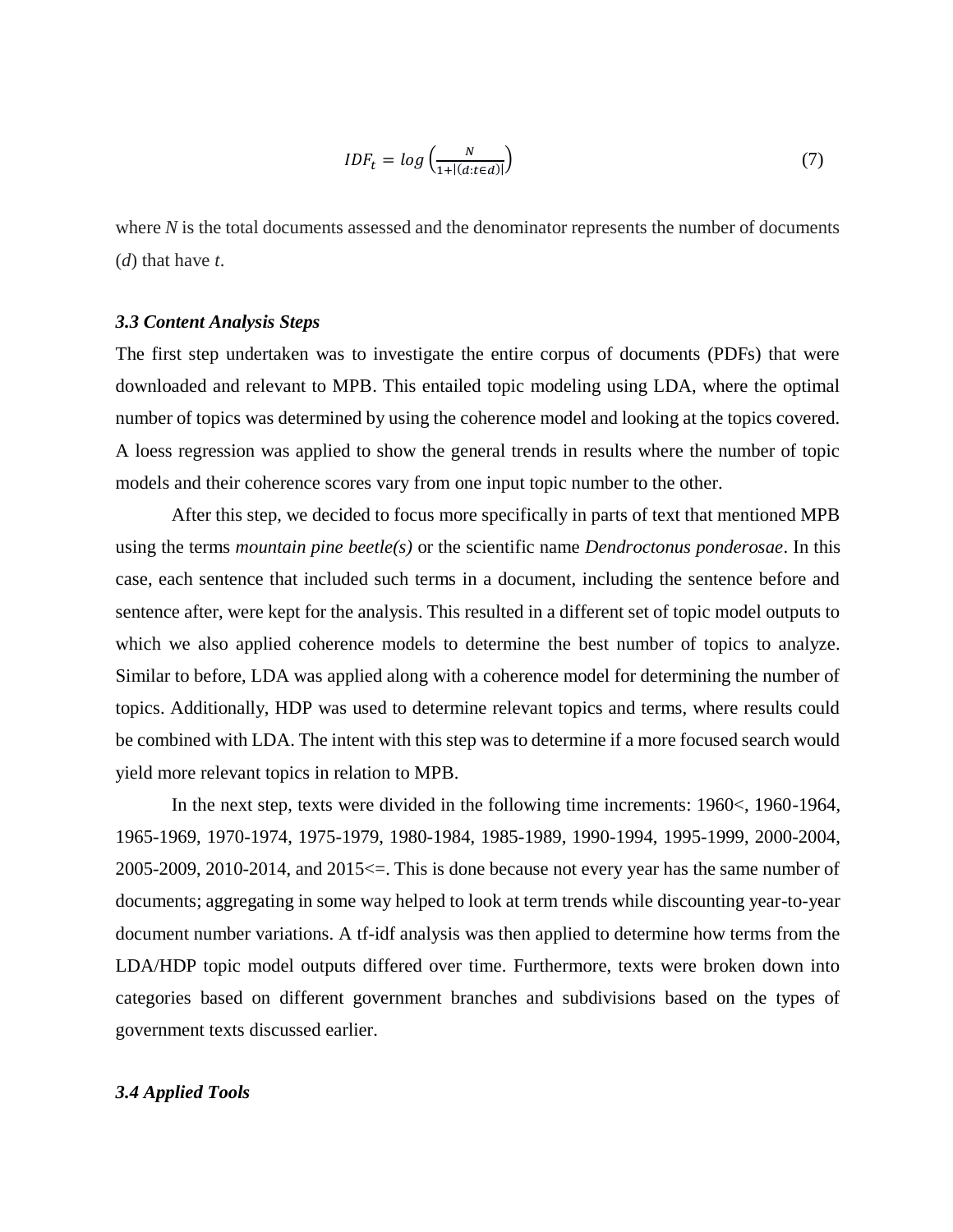Tools used for this analysis included the Gensim and NLTK (Rehurek and Sojka, 2010) libraries executed in Python (2.7+). The Gensim toolkit contains LDA, HDP, and coherence modeling used here; NLTK was applied to prepare documents and remove stop words. Gensim was also used to lemmatize analyzed words; this means grouping together different variant forms for words and using them all in the analysis rather than the single term. Words were parsed using NLTK builtin method that breaks up sentences; Gensim is used to group variants of terms (e.g., *disease*=*disease, diseases, diseased*). Another key package used is the LDAvis package (Sievert and Shirley, 2014), which was used for visualization of topic models. The applied code and most of the data are provided in GitHub (2019) and as a data link in this paper (see Dataset). This also provides the metadata that discusses the texts analyzed, which could be downloaded. Some of the analyzed PDFs are provided, but the entire corpus is too large to include.

## **4. Results**

## *4.1 Topic Modeling of All Documents*

The first step was to assess the entire corpus to see what topics were focused on and terms that appear to relate to key topics. Figure 5a depicts the coherence modeling in determining the number of topics covered with a loess regression on the results. Overall, this shows wide disparity based on the number of topics tested; however, it generally shows that the coherence score increases as the number of topics increases, suggesting it is more likely that around 140 topics were covered. The highest score was at 27 topics (score=0.37), but overall trends suggest a greater number of topics were more likely based on the fact that greater topic numbers produced higher scores. Figure 6 shows LDA intertopic distances or similarities for 70 topics. Terms such as *forest*, *service*, *state*, *land*, *area*, *act*, and *fund* were the most common terms overall. This reflects a large focus on areas, such as forests, but also legislation, including their funding. The overall distribution of the distances between topics, and high number of topics, showed a wide variety of coverage and divergences in term composition among topics.

The topic results demonstrate that there were likely to be many topics covered by the documents analyzed. While we could utilize these results, they also inform that one could capture many topics well outside of MPB given the results. Similar to other approaches (Polatkan & Nieselt, 2013), we have focused our search to literature most likely related to our interest area to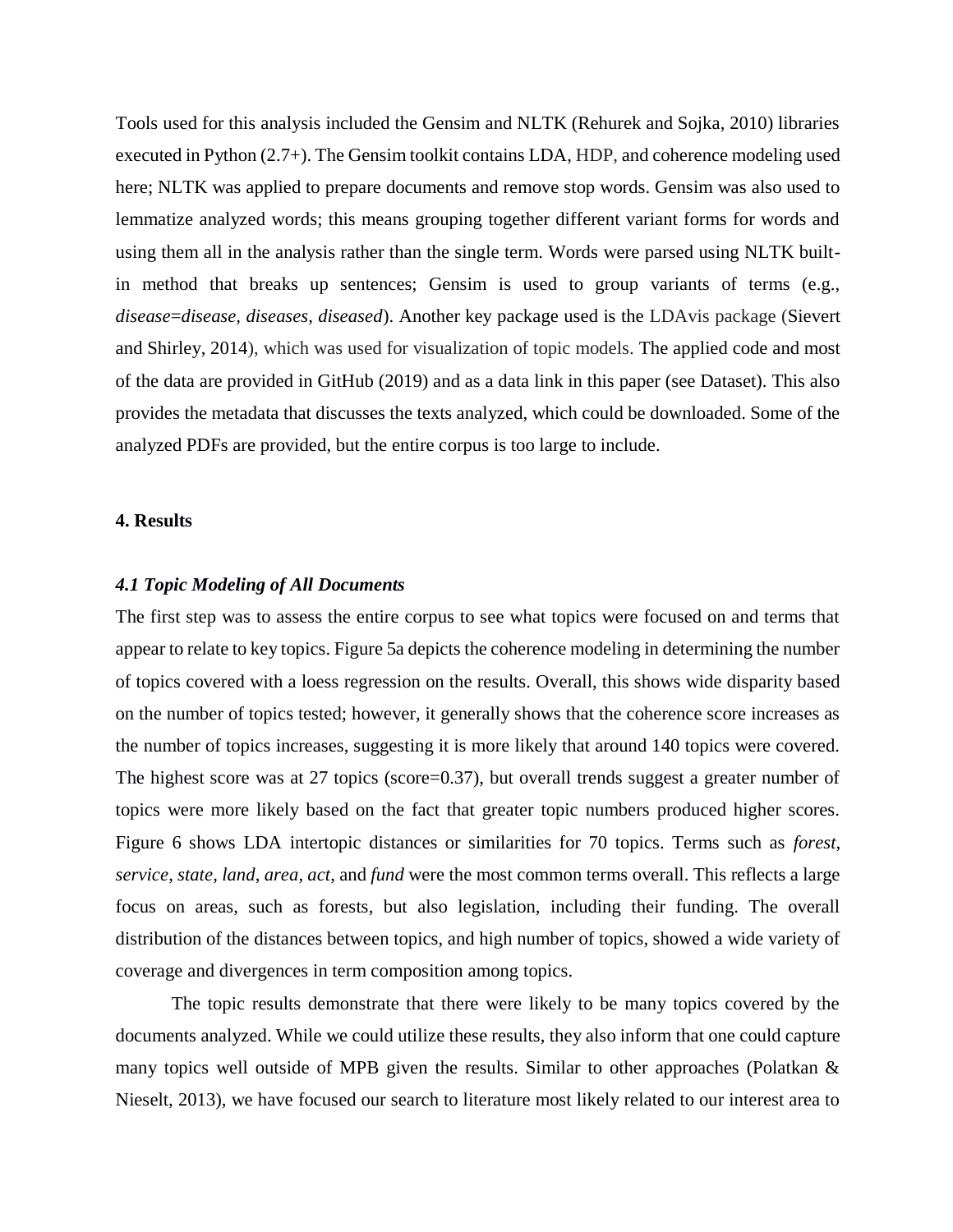see what topics were more likely related to MPB. Limiting the focus on the more likely relevant areas potentially narrows the topic coverage, providing a greater focus in relation to MPB. This was accomplished through a keyword approach that finds parts of text that are more likely to be relevant. This provides more descriptive and relevant parts of texts which could then be further analyzed for their topics using the automated topic modeling approach described (Ahonen et al., 1998). As stated previously, the corpus was analyzed and limited to only sentences where MPB is evident, using *mountain pine beetle* and *Dendroctonus ponderosae* as terms, with sentences prior to and after a given MPB sentence kept for analysis, with the texts then assessed for their coherence scores using LDA. Figure 5b shows the result of this, showing that topics were more coherent or have a higher coherence score when far fewer topics are assessed (at about 10 topics; Figure 6). In other words, coherence modeling on a more limited corpus showed far fewer topics than assessing the overall corpus, where 10 topics scored a relatively high score (0.37). The decline in the coherence score was consistent, whereas the entire corpus showed a general trend but also showed greater variability in consistency of an increasing coherence score. The more limited and focused MPB-based search was more reliable in its coherence scoring, indicating that texts were more focused in topic coverage when MPB was searched.

## *Insert Figure 5 here*

Figure 5. Coherence modeling scores (a) for the entire corpus and the more limited (b) search on mountain pine beetle sentences, including sentences before and after mountain pine beetle terms was mentioned.

#### *Insert Figure 6 here*

Figure 6. Intertopic distances for 70 topics from the latent Dirichlet allocation results on the entire corpus. The results show the relationship of topics to each other (by distance) and variety of topics.

Applying the same visualization on the relevance of topics and their associated terms on a more limited 10 topics demonstrated several notable results (Figure 7a). First, topics 2, 3, 5, and 8 are the most similar to each other, showing that within the 10 topics there were similarity and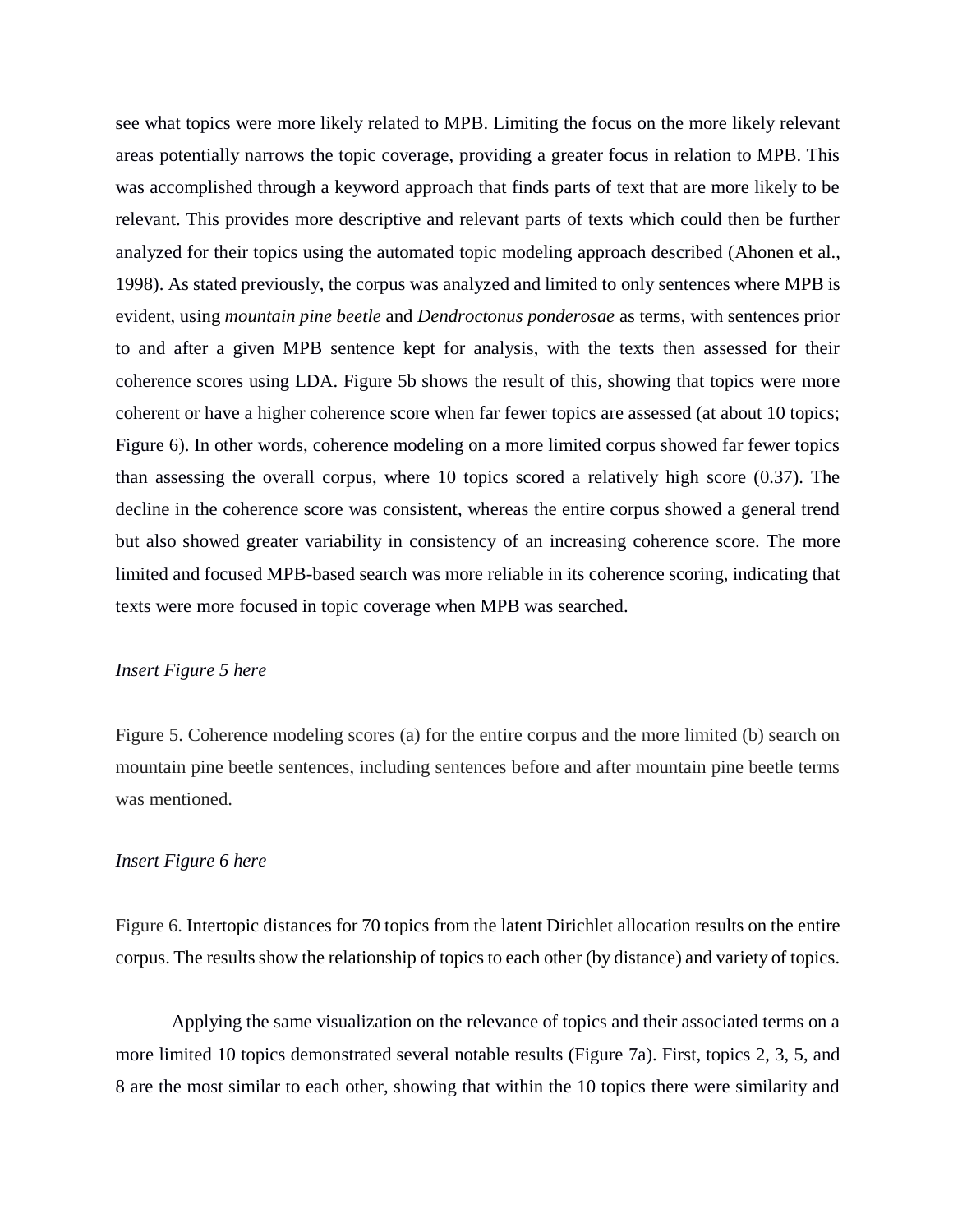overlap in coverage. Topic 1 had the largest composition of the top terms (Figure 7b), where the tokens, that is the terms, were at 34%. Not only do we see *mountain*, *pine*, and *beetle* appearing frequently, as to be expected, but terms such as *bark*, *area*, *outbreak*, *fire*, *insect*, and *control* were among the most common. These terms appeared across multiple topics. To further capture relevant terms and strengthen the LDA approach, HDP was applied. As discussed previously, the LDA and HDP terms, for the first ten topics, were combined. Table 2 reflects the integration of LDA and HDP terms found for the top ten topics, which had the highest coherence score, and the fifteen highest scored terms found using LDA and HDP methods. Terms directly related to MPB (i.e., *mountain*, *pine*, *beetle*) were removed from the table, as those terms were expected to be high in number. The ten topics are given names that relate to their terms in Table 2. This was done by having the authors jointly agree on the relevant titles of the terms. While this is subjective, it enabled an understandable topic reference to reflect the subject areas covered by the combined terms.

## *Insert Figure 7 here*

Figure 7. Intertopic distances (a) for 10 topics from latent Dirichlet allocation results on the more limited mountain pine beetle search and highlighted (b) common terms from Topic 1, which had the most top terms in results.

# *Insert Table 2 here*

#### *4.2**Topic Modeling of Sub-Documents*

The next step in the analysis was taking the terms from the topics and looking at the tf-idf trends. As stated, we sought to understand temporal change of identified terms within topics, determining which terms have likely become more important recently or were of greater use in earlier periods. Rather than simply taking the top terms, which may have been clustered around a few topics, top terms associated with the ten most common topics were selected. In this case, we chose terms related to key events, actions, or outcomes that relate to concerns on a given MPB topic. Finding relevant terms that related to given behaviors or outcomes and looking at them across time indicates where focus had been among the government-related literature (Popescu et al., 2011).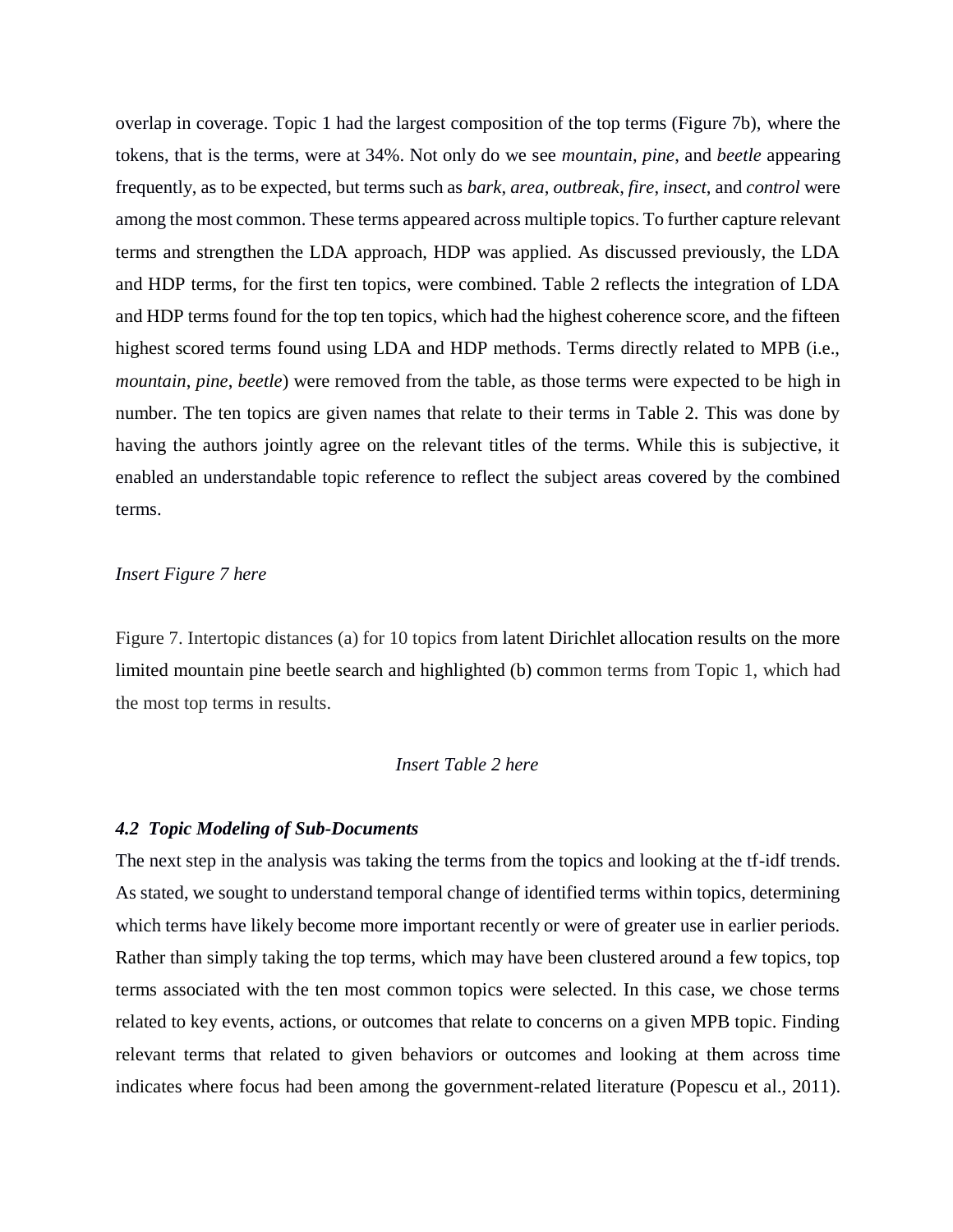Figure 8 shows results of tf-idf analysis on the following terms that were among the most common and reflective of events, actions, and outcomes: *disease*, *fire*, *infestation*, *mortality*, *outbreak*, *attack*, *treatment*, *control*, and *management*. These terms potentially intersect multiple categories but reflect relevant interests in ecosystem disturbances and ways to prevent or mitigate these disturbances. The terms were chosen because linkages of outcomes, actions, and ways to address MPB reflected ecological disturbances that link to policy; these linkages reflect key concerns for policy that could aid in better focusing where resources are needed by decision-makers (Polasky et al., 2011).

#### *Insert Figure 8 here*

Figure 8. Selected term frequency-inverse document frequency scores over time.

Terms such as *disease* and *infestation* demonstrated less prominence in texts over time, while *fire* generally increased, although fluctuations were evident. In fact, *fire* had generally become among the most common topic-based term for documents after 2000. *Mortality* and *treatment* also became more of a focus in recent time intervals, whereas they were almost never discussed in documents prior to 1960. The term *outbreak* was relevant in documents prior to 1970, but the term declined in relevance in documents, while then increasing in tf-idf score after 2000. Interestingly, *disease* had declined the most in relevance across time.

#### *4.3 Federal Agencies and Congressional Documents*

Another way documents were assessed was by dividing them into relevant categories, based on the type of government documents available from the public data. Two of the major categories among all documents were federal agencies (e.g., Department of Interior; 650 documents out of the 1416 documents) and congressional documents (651 documents), which together made up the vast majority of documents. Other categories of documents, such as Government Accountability Office reports, Legal News, and White House documents, represented far smaller categories that could not be adequately assessed without significant gaps in the record over time. In other words, there were periods of significant temporal gaps for these three categories. Figure 9 shows the tfidf scores for federal agency (a-c) and congressional (d-f) documents on the same terms as Figure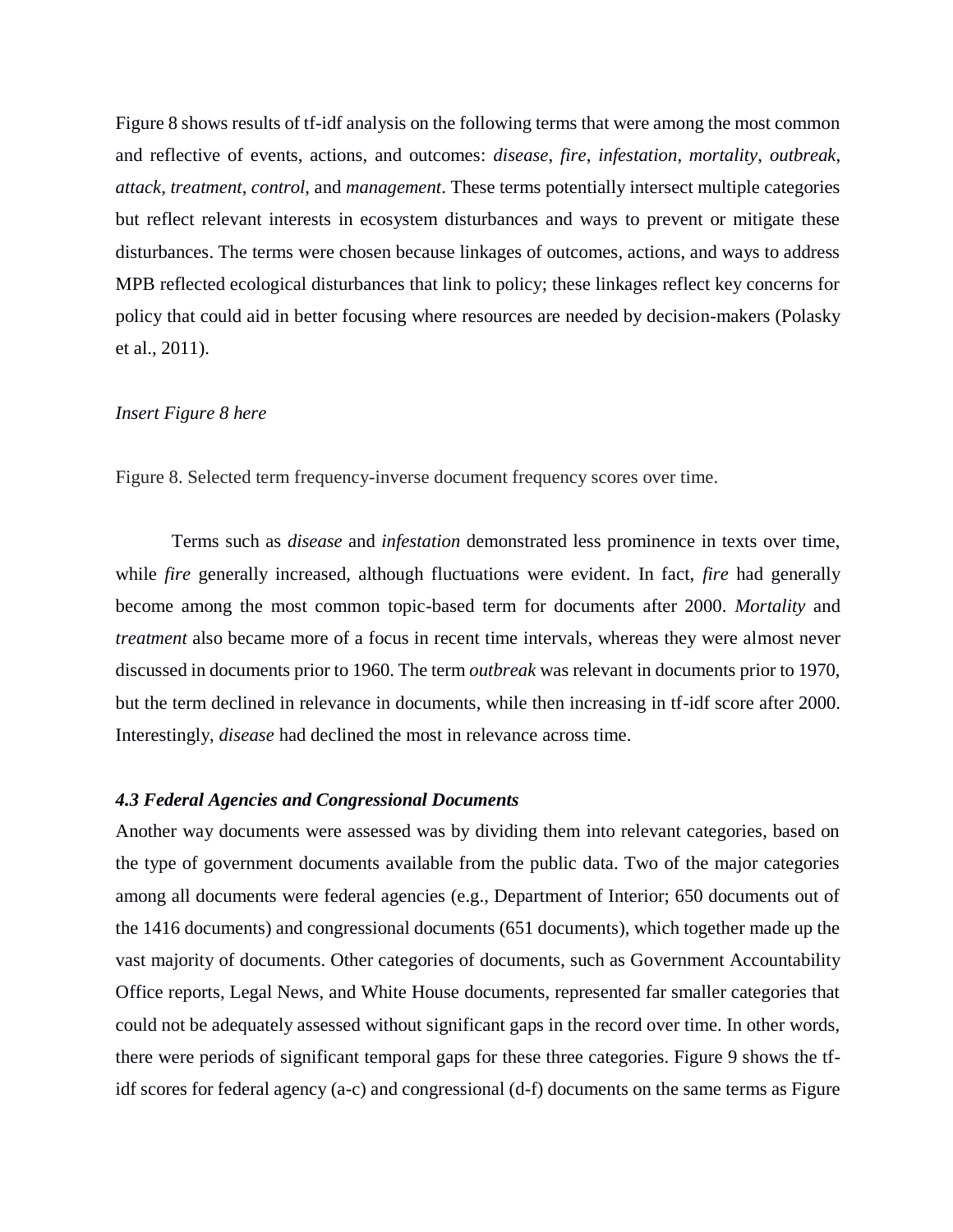## *Insert Figure 9 here*

Figure 9. Federal agency (a-c) and congressional (d-f) term frequency-inverse document frequency scores for selected terms over time.

For federal agency documents (Figure 9a-c), results indicated a large increase in focus on *fire* since 1960, although the focus peaked around 2010. *Disease* and *infestation* increased since 1960, but they peaked around 2000 and 1995 respectively. In fact, all terms analyzed increased after 1960, although the peaks for the tf-idf scores varied. For congressional documents (d-f), some general trends appear similar but the tf-idf values were different. One notable result was the term *control*, which seemed to be a key focus from 1975-1979, before then declining; this was notable because this term was not as prominent for federal agency documents. *Outbreak* was a term that showed overall increase, with a peak between 2010-2015; *mortality* peaked at 1990-1994.

Another way to analyze these results, and determine key differences, was to look at term relationships across time. Looking at correlations in terms assessed, Tables 3-5 shows Pearson product correlations coefficients (r) for federal agency, congressional, and federal agency and congressional terms respectively. Overall, the only r values over 0.7 between federal agency and congressional terms pertained to the terms *fire* and *control*. On the other hand, many more strong correlations were noted when investigating only congressional or only federal agency terms. For instance, federal agency documents showed a relatively strong correlation (r=0.91) for *management* and *disease*. Similarly, *disease* and *infestation* were strongly correlated in congressional documents. In effect, results showed that congressional and federal agency documents often did not correspond closely in topic coverage at a given time interval assessed; however, a number of terms within document-type (i.e., federal agency or congressional documents) did.

*Insert Table 3 here*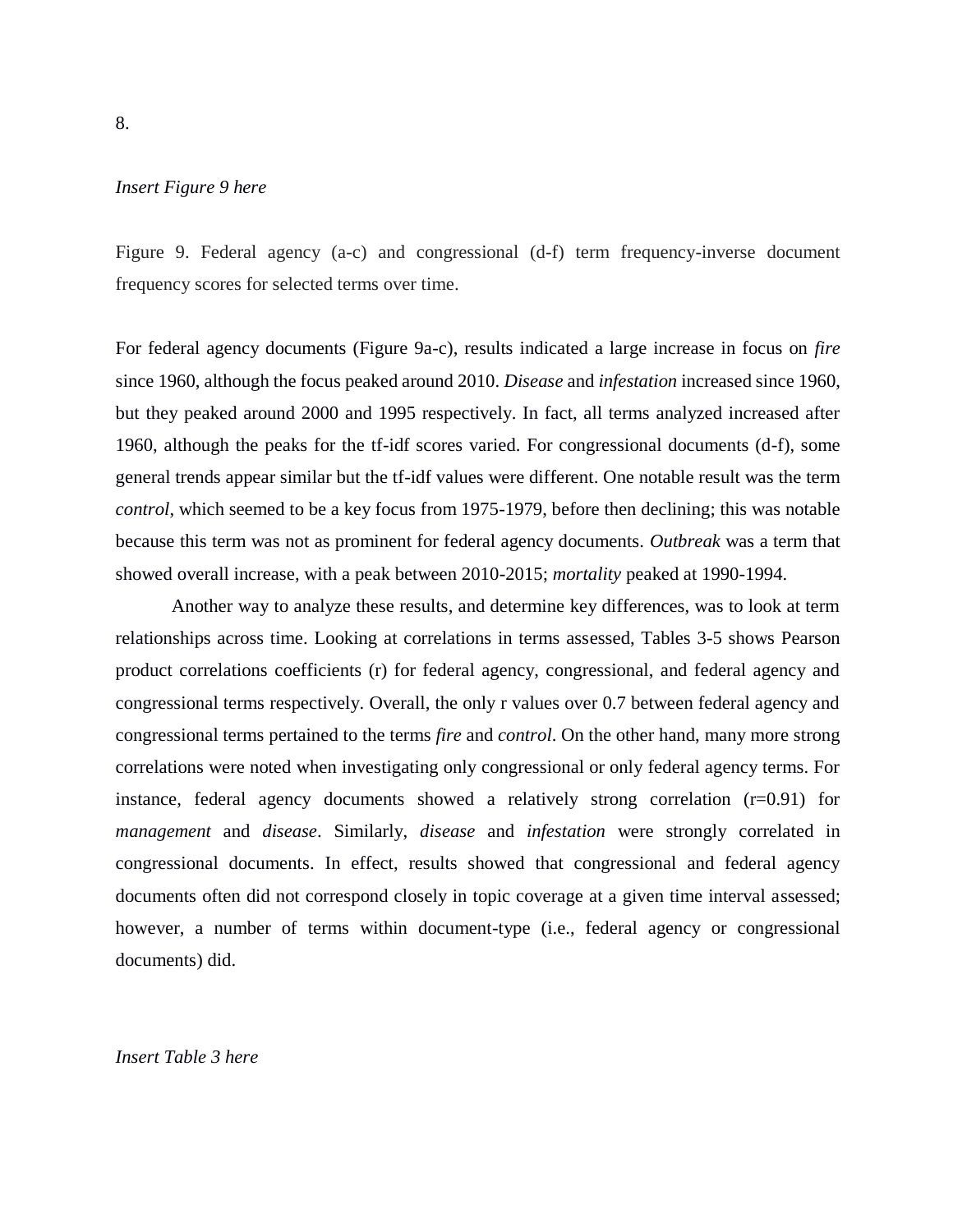#### *Insert Table 4 here*

## *Insert Table 5 here*

Additionally, we chose to look at *temperature* as a keyword, as it served as term that sometimes appeared in relation to text with MPB (Figure 10). Other terms, such as *climate*, or even *climate change*, were far less frequently used. The term *temperature* served as an indication of how often weather-related terms came up in discussions where MPB was a focus. Figure 10a shows the overall trend of *temperature* for all documents, while (b) and (c) reflect federal agencies and congressional documents, respectively. Overall, there was an increase in treatment of *temperature*  in more recent periods, particularly after 2000. In 1990-1994, interestingly, there was a spike in discussion on *temperature*, after which it declined and then increased again from 2000 but declined in documents from 2015. For congressional documents, only after 2000 was there a larger increase in tf-idf scores on *temperature*. Overall, congressional documents had the highest score in relation to *temperature*.

## *Insert Figure 10 here*

Figure 10. The term frequency-inverse document frequency scores for *temperature* over time for all mountain pine beetle documents in the corpus (a), federal agency, (b) and (c) congressional documents.

## **5. Discussion**

#### *5.1 Benefits of Approach*

Policy analysis related to ecological disturbance is a complex undertaking. While searching for terms in policy documents is a relatively trivial process, providing context to such terms and understanding how this context changes over time present various theoretical questions (i.e., how to define context?) and technical challenges (i.e., how to measure and track context dynamics?). Conventional content analysis approaches steeped in qualitative reasoning of key terms and their appearance throughout documents have the potential to provide rich insights into ecologically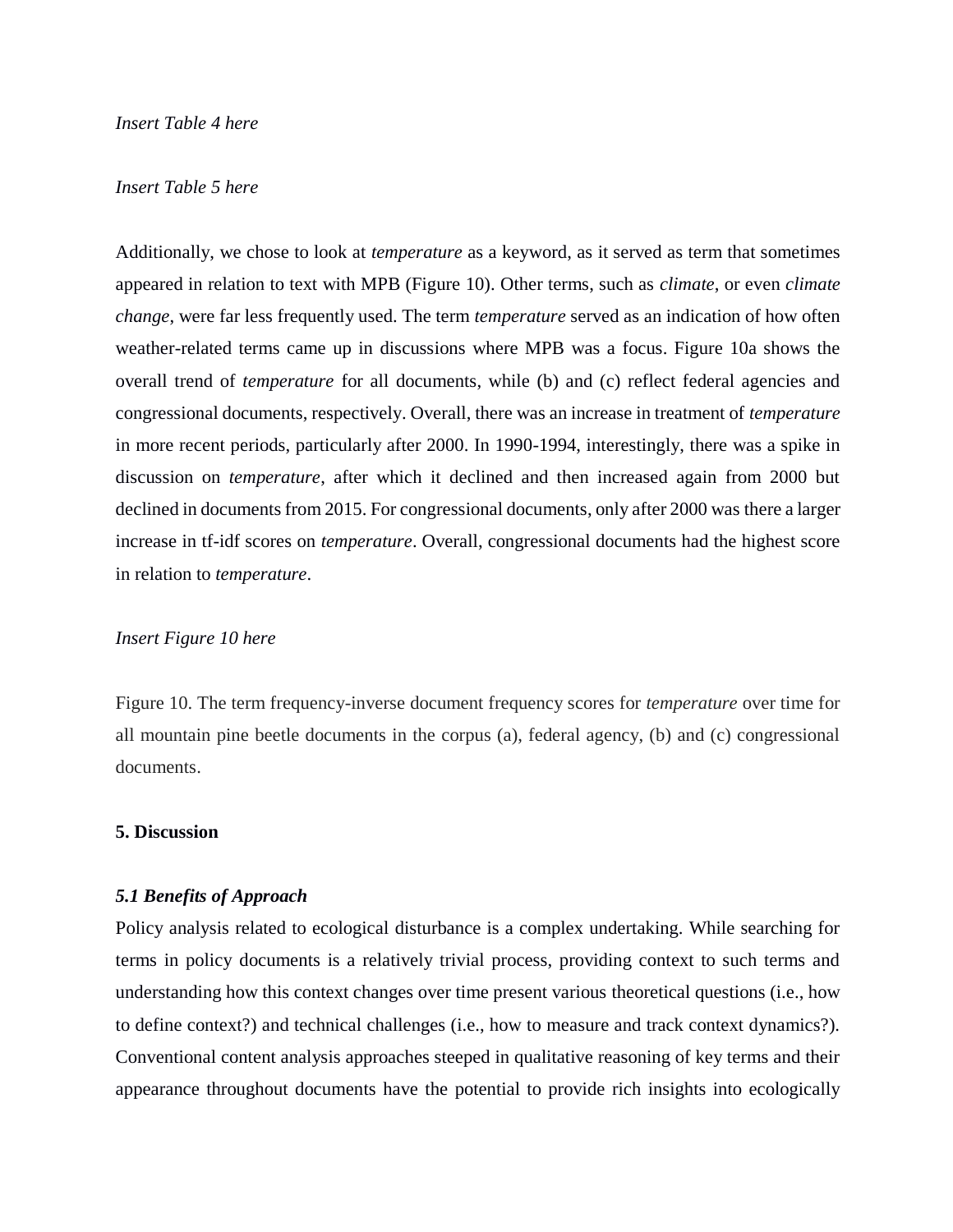related policies, but are subject to a narrow scope of analysis due to the need to provide key terms to search *a priori*, and because qualitative approaches are limited in terms of being able to connect multiple key terms to each other and over time.

Our study provides a step in overcoming these limitations by combining topic modeling with tf-idf analysis, where it has shown potential in understanding discourse in relation to policy analysis. In particular, topic modeling, such as using latent Dirichlet allocation (LDA) and hierarchical Dirichlet process (HDP), helped identify key topics and associated terms that appeared frequently and together in wider discussions within a set of policy documents. This informed us as to what terms were worth investigating further without prior knowledge. These discovered terms also show potential topics or themes of discourse, demonstrating where the US government has been focused in relation to MPB. The analysis could then be carried further by investigating some notable terms from the topic modeling results. This then included using tf-idf to investigate the significance of specific terms across time, and enabling statistical relationships for terms with other terms in given document types, including categorizing documents further into groupings such as congressional and federal agency documents to see where variations in discourse are evident.

The results from this study demonstrate that mountain pine beetle (MPB) is discussed in relationship to multiple key terms when examining the entire corpus of government-related documents. This is expected as MPB, like many ecological disturbances, appears in the ecological discourse related to forest health (e.g., succession), biophysical processes (e.g., watershed hydrology), and other natural disturbances. Similarly, MPB is often used in the social discourse surrounding public safety (MPB-infested trees are considered hazards when falling after mortality) and social values (e.g., whether or not to cut trees to mitigate further MPB outbreaks).

While these findings provide useful insights, we were able to elicit more specific findings by narrowing the analysis to only sentences that incorporated MPB, including sentences nearby, which greatly reduced the topic coverage of documents. From these, relevant terms to policyrelated areas, including *fire*, *outbreak*, *disease*, *infestation*, *management*, and *control*, among others, emerged as important terms that often occurred between different topics. The connection to these terms demonstrates the focus of government policy documents on MPB mitigation through methods of management and control, potentially in order to reduce risk to secondary disturbances such as wildfire. These findings are echoed in the topic modeling and coherence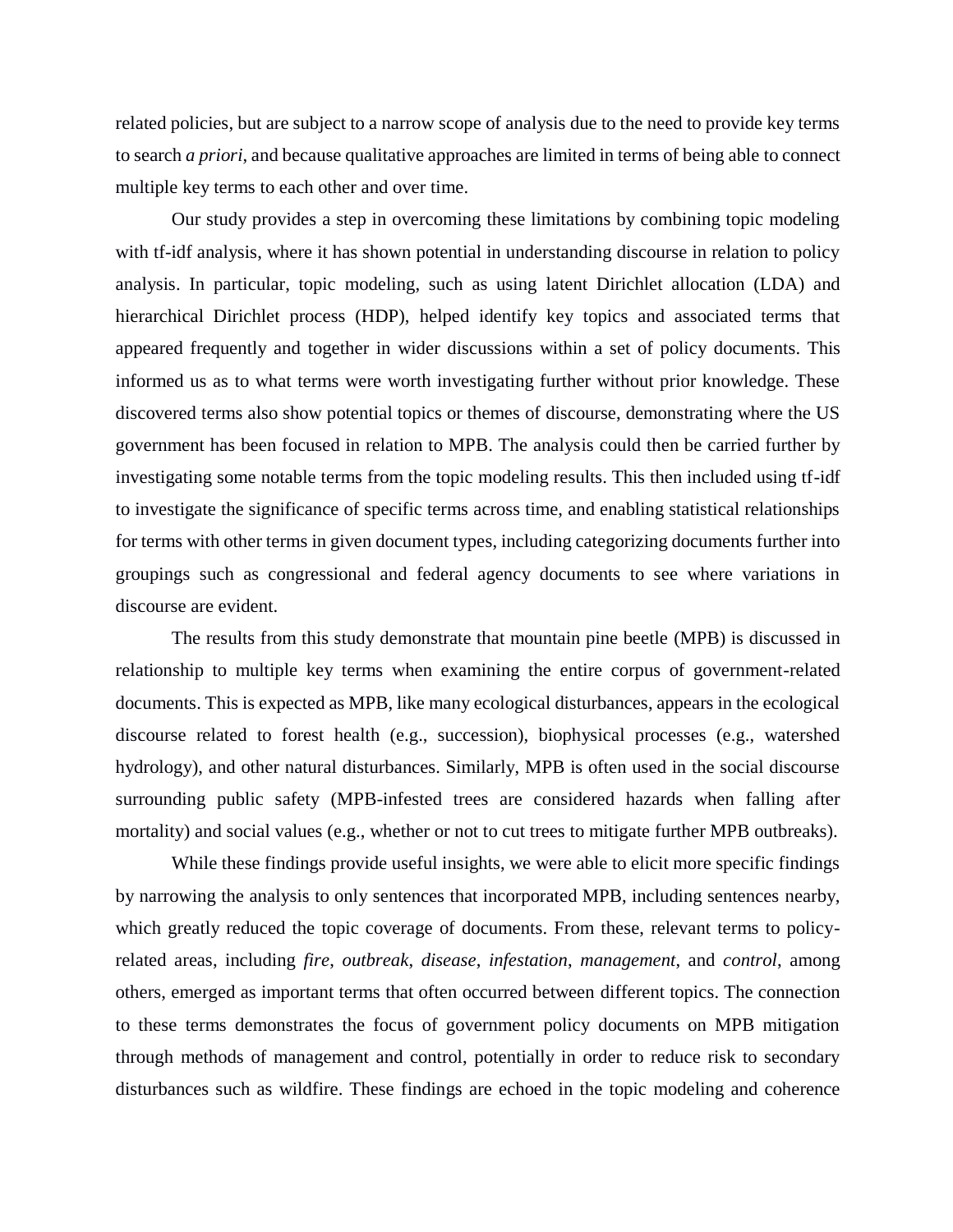scores, which suggested ten topics as a reasonable number of topics covered. These topics are related to: outbreak area, tree mortality, research and services, management, infestation, outbreak control, fire, insect control, outbreak factors, and tree populations.

Using the topic modeling and coherence scores results, we were able to determine an increase over time in focus on terms related to *fire*, *mortality,* and *treatment*. Such findings are important because they demonstrate how our methods are able to track the frequency of terms over time as they relate to what is being discussed in government documents. Nelson et al. (2016) report that research on the relationship between fire and MPB outbreaks significantly increased starting at the turn of the century, mostly due to an increase in government funding to examine this relationship, and there has been increased concern that MPB attacked forests would be far more susceptible to catastrophic wildfires. Consequentially, the concern over increasing fire frequency following MPB outbreaks has led to a significant increase in forest treatments to mitigate MPB spread. The USFS has, in fact, proposed and implemented a number of projects designed to reduce forest susceptibility to uncharacteristic disturbance events—including both insects and wildfire (Six et al., 2014, Bobzein and Alstyne, 2014). The widespread promotion and use of such treatments is relatively recent, as many forests have demonstrated departures from historic disturbance patterns since the late twentieth century. Furthermore, while *climate change* had not been commonly applied in associations with MPB in our results, *temperature* had become more prominent in the MPB-related literature. The findings on *temperature* are notable as warmer temperatures in recent decades are directly attributed to increased incidence and severity of MPB outbreaks (Raffa et al., 2008).

Other noteworthy results show that federal agency and congressional discourse, or at least the use of similar terms by these government entities, often did not correspond closely in time (*fire* and *control* being an exception), suggesting that discourse between different branches of the government often had different interests. Terms such as *infestation* and *disease* were often discussed together in congressional documents, as an example, but they were not clearly discussed across some branches of the government. This could suggest different priorities by different parts of the government, or simply that different terminology is employed among agencies, which in itself would call for a reconsideration of the shaping of ecological disturbance discourse in government. Overall, the US government showed more interest in areas of more immediate concern, such as *fire and disease*, in contrast to long-term problems in MPB outbreaks. It was also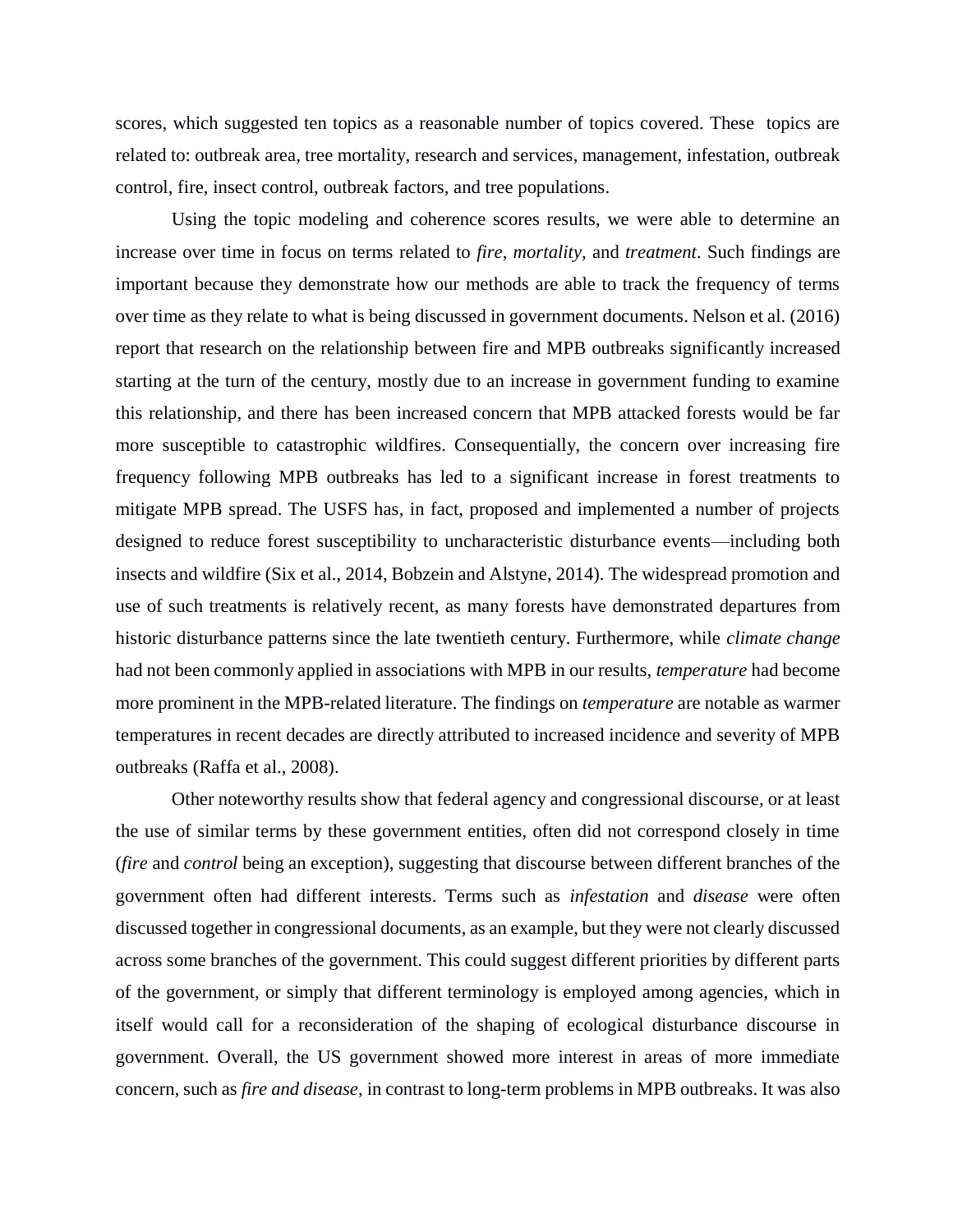concerned with management of resources as they were affected by outbreaks, which was expected, in particular where funding would be a key issue.

#### *5.2 Limitations*

Data limitations of the work included the scope being focused on by government-related documents. Ideally, work that incorporates the academic literature as well as government literature would be a better way to demonstrate linkages between MPB outbreaks, research, and policy. We attempted to procure research publications but paywalls by journals limited this possibility. As for the methods, the main limitation was the topic modeling deployed still required subjective interpretation, mainly with the term associations and topic designations. Additionally, LDA and HDP apply what is called a bag-of-words approach, which means sentence structure is largely ignored and words were treated as one grouping that disregards word order or grammatical elements (Zhang et al., 2010). Potentially, a method investigating sentence structure could be useful to determine cases where false positives for topics may skew the strength of topic and term associations. Furthermore, topic models were generally static, requiring significant modification to make them more easily usable for finding topical differences within various segments of the corpus. While we attempted to address this, in part, through tf-idf and by narrowing the search to MPB sentences, more dynamic interpretation could be beneficial in cases that can better analyze different segments of text over different time or relevant intervals. Despite these limitations, overall the terms found proved to be relevant to MPB and the fact that they emerged from the text rather than depended on expert knowledge made the overall approach useful for researchers and analysts interested in determining term and topic relevance for ecological issues.

## **6. Conclusions**

Our overall results demonstrate the utility of the semi-automated content analysis approach presented here in providing key insights into relevant topics of policy discussion while also allowing an analysis of important shifts in discourse over time. This method should be seen as a complement, rather than a substitute, for non-automated methods that attempt to more fully interpret the narratives embedded in policy discourse. The semi-automated method we introduce is particularly useful for drawing out broad patterns of association, narrative clusters, and overall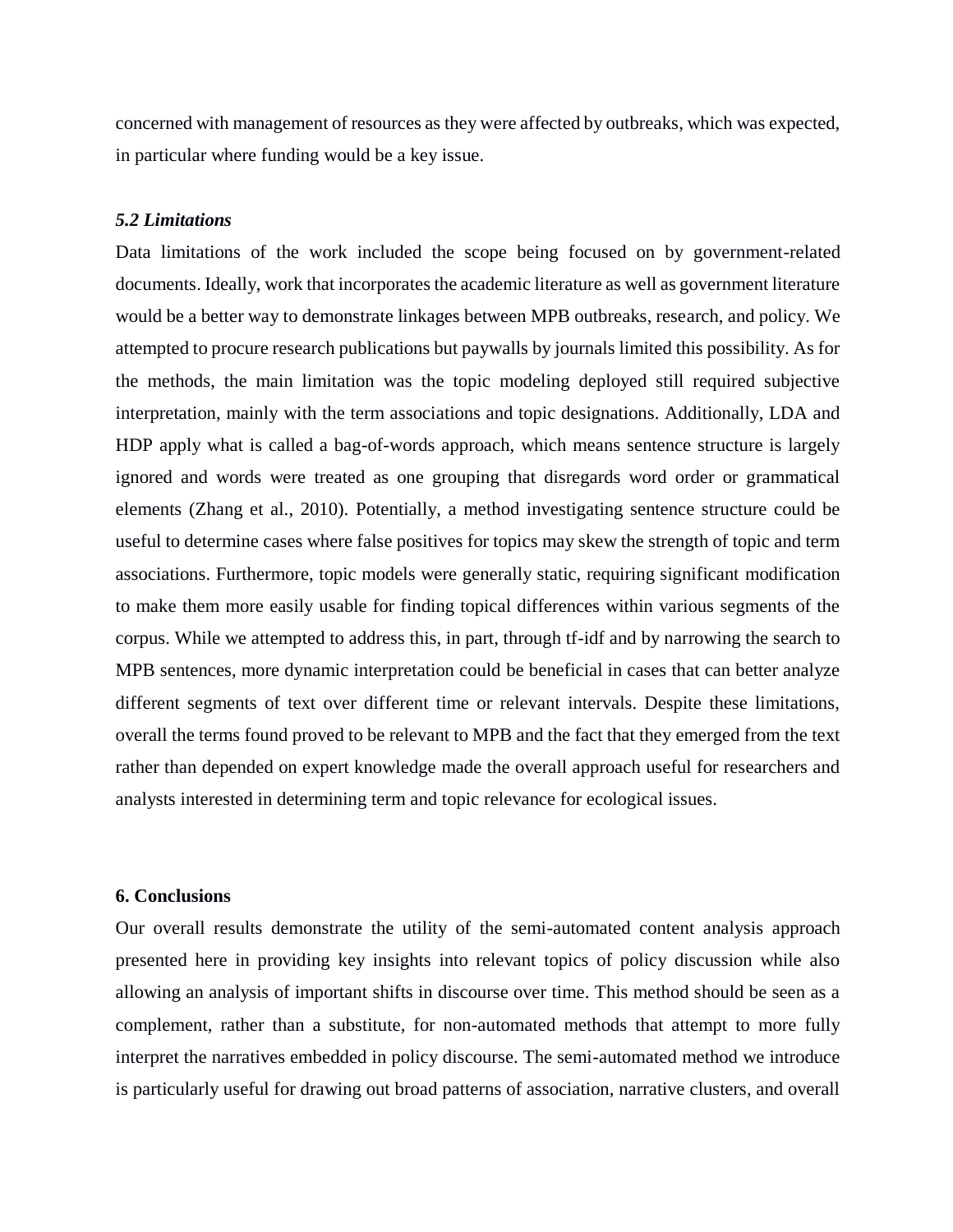trends from very large amounts of text (larger than would generally be analyzable using fully nonautomated methods). The interplay between computing capabilities and the judgments of human analysts allows for the production of findings that are both meaningful and quantitatively robust. The case of MPB policy demonstrates the applicability and value of these methods to an issue of particular scientific and managerial importance.

# **7. Acknowledgments**

This research is based on work supported by the United States National Science Foundation under Grant No. [1414041.](https://www.sciencedirect.com/science/article/pii/S1476945X18300126#gs0001)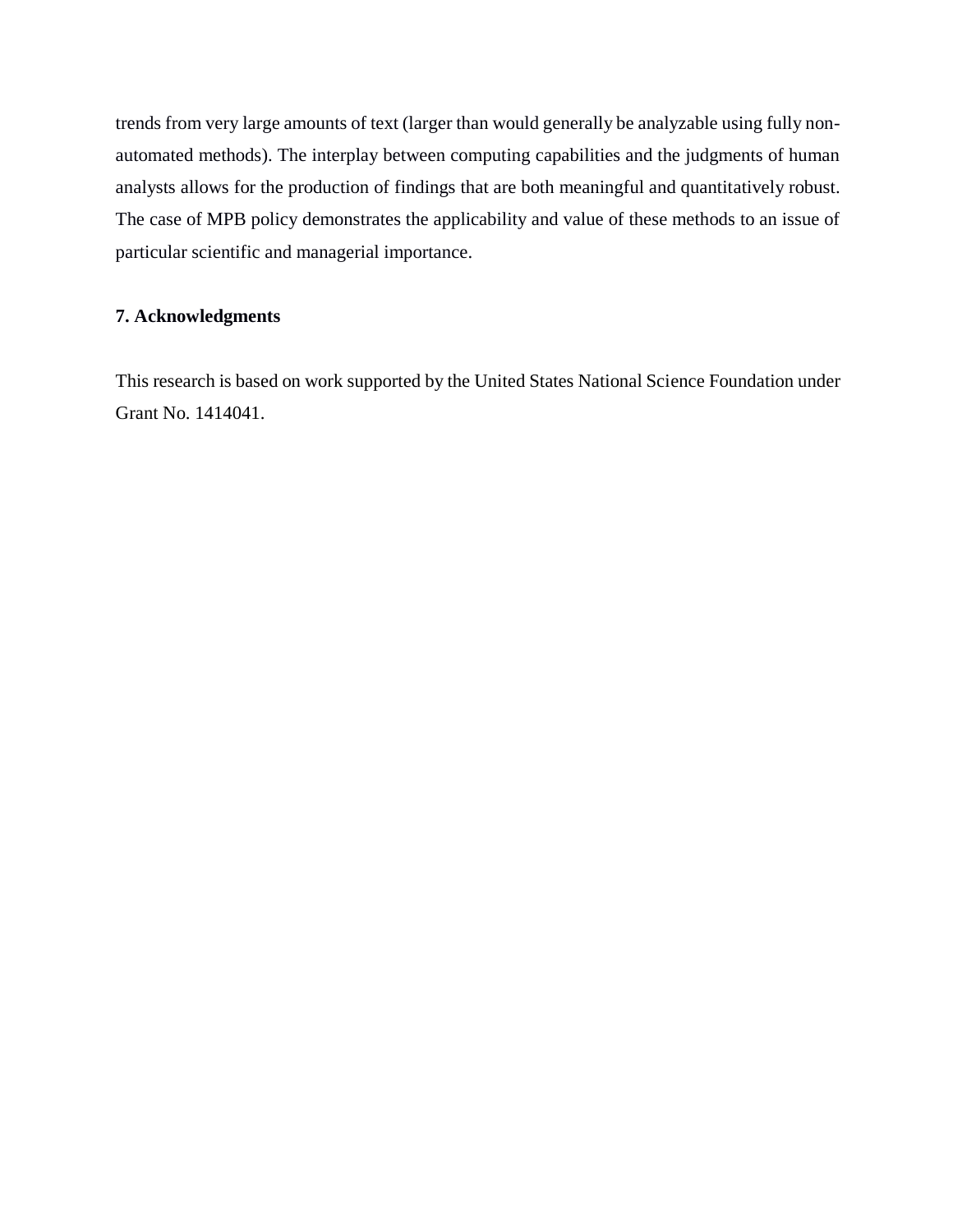# **8. References**

Abrams, J., Huber-Stearns, J., Bone, C., Grummon, C., Moseley, C., 2017. Adaptation to a landscape-scale mountain pine beetle empidemic in the era of networked governmance: The enduring importance of bureaucratic institutions. Ecol. Soc. 22, 22.

Abrams, J., Huber-Stearns, H., Palmerin, M.L., Bone, C., Nelson, M.F., Bixler, R.P., Moseley, C., 2018. Does policy respond to environmental change events? An analysis of Mountain Pine Beetle outbreaks in the Western United States. Environ. Sci. Policy 90, 102–109.

Ahonen, H., Heinonen, O., Klemettinen, M., & Verkamo, A. I., 1998. Applying data mining techniques for descriptive phrase extraction in digital document collections. In: Proceedings IEEE International Forum on Research and Technology Advances in Digital Libraries -ADL'98. Santa Barbara: IEEE, pp. 2-11. (Santa Barbara).

Alghamdi, R., Alfalqi, K., 2015. A survey of topic modeling in text mining. International. Journal. of AdvancedAdv. Computer. Science a.nd Applications. 6(1), 147-153. DOI: 10.14569/IJACSA.2015.060121.

Altaweel, M. Bone, C., 2012. Applying content analysis for investigating the reporting of water issues. Comput. Environ. Urban Syst. 36(6), 599–613.

Altaweel, M. R., Alessa, L. N., Kliskey, A. D., Bone, C. E., 2010. Monitoring land use: Capturing change through an information fusion approach. *Sustainability* 2(5), 1182–1203.

Antrop, M., 2001. The language of landscape ecologists and planners. Landsc. Urban Plan. 55(3), 163–173. https://doi.org/10.1016/S0169-2046(01)00151-7

Arts, B., 2012. Forests policy analysis and theory use: overview and trends. For. Policy Econ. 16, 7–13.

Becken, S., Stantic, B., Chen, J., Alaei, A. R., Connolly, R. M., 2017. Monitoring the environment and human sentiment on the Great Barrier Reef: Assessing the potential of collective sensing. J. Environ. Manage. 203, 87–97.

Bentz, B., Logan, J., MacMahon, J., Allen, C. D., Ayres, M., Berg, E., Carroll, A., Hansen, M., Hicke, J., Joyce, L., Macfarlane, W., Munson, J., Paine, T., Powell, J., Raffa, K., Regniere, J., Reid, M., Romme, B., Seybold, S. J., Six, D., Tomback, D., Vandygriff, J., Beblen, T., White, M., Witcosky, J., Wood, D., 2009. Bark beetle outbreaks in western North America: Causes and consequences. University of Utah Press, (Snowbird, UT).

Blei, D. M., 2012. Probabilistic topic models. Commun. ACM 55(4), 77. https://doi.org/10.1145/2133806.2133826.

Blei, D. M, Carin, L., Dunson, D., 2010. Probabilistic topic models. IEEE Signal Proc. Mag. 27  $(6)$ , 55-65.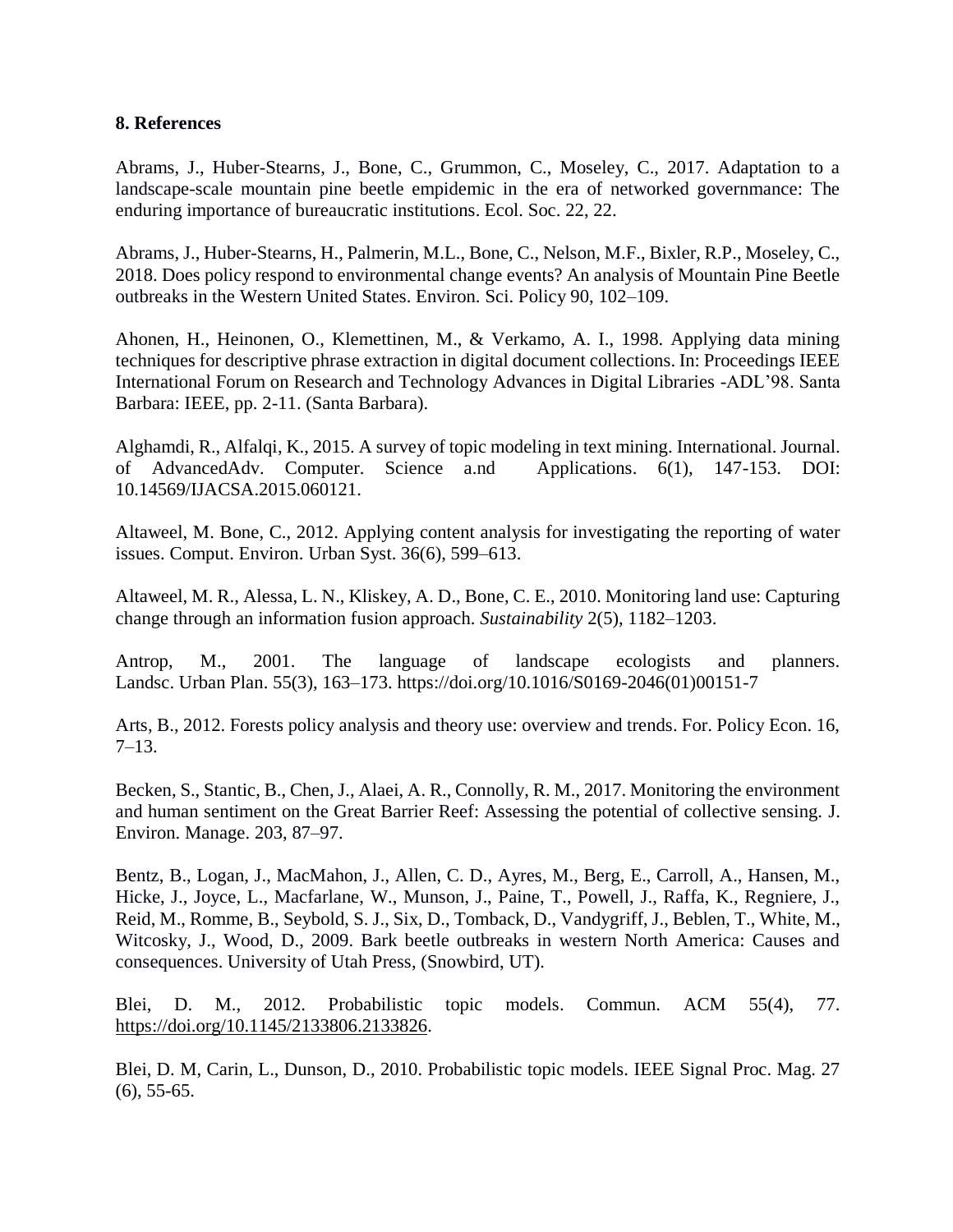Bobzein, C. & Alstyne, K.V., 2014. Silviculture across large landscapes: back to the future. Journal of Forestry 112(5), 467-73.

Boin, A., Hart, P. 't, McConnell, A., 2009. Crisis exploitation: political and policy impacts of framing contests. J. Eur. Public Policy 16, 81–106. https://doi.org/10.1080/13501760802453221

Boyd-Graber, J., Hu, Y., & Mimno, D., 2017. Applications of topic models. (Boston).

Bone, C., Moseley, C., Vinyeta, K., Bixler, R.P., 2016. Employing resilience in the United States Forest Service. Land Use Policy 52, 430–438.

Cahyanto, I. P., Pennington-Gray, L., Wehrung, J., Cahyanto, I. P., Pennington-Gray, L., Wehrung, J., 2018. The Mountain Pine Beetle: A study of tourism businesses' perceptions of the risk of ecological disturbances. J. Park Recreat. Admi. 36(4), 24-40.

Chau, M., & Chen, H., 2008. A machine learning approach to web page filtering using content and structure analysis. Decis. Support. Syst. 44(2), 482–494.

Cheng, X., Shuai, C., Liu, J., Wang, J., Liu, Y., Li, W., Shuai, J., 2018. Topic modelling of ecology, environment and poverty nexus: An integrated framework. Agric. Ecosyst. Environ. 267, 1–14.

Clement, J., Hansen, W.D., Hicke, J.A., 2018. Bark beetles as agents of change in social– ecological systems. Front. Ecol. Environ. 16, S34–S43.

Creeden, E.P., Hicke, J.A., Buotte, P.C., 2014. Climate, weather, and recent mountain pine beetle outbreaks in the western United States. For. Ecol. Manag. 312, 239–251.

Davis, E.J., Reed, M.G., 2013. Multi-level governance of British Columbia's mountain pine beetle crisis: the roles of memory and identity. Geoforum 47, 32–41.

Fettig, C.J., Gibson, K.E., Munson, A.S., Negrón, J.F., 2014. A comment on "management for mountain pine beetle outbreak suppression: Does relevant science support current policy?" Forests 5, 822–826.

Fifer, N., Orr, S.K. 2003. The influence of problem definitions on environmental policy change: a comparative study of the Yellowstone wildfires. Policy Stud. J. 41(1), 636-653.

Flannigan, M. D., Stocks, B. J., & Wotton, B. M., 2000. Climate change and forest fires. Sci. Total Environ. 262(3), 221-229.

Flint, C.G., McFarlane, B., Müller, M., 2009. Human dimensions of forest disturbance by insects: an international synthesis. Environ. Manage. 43, 1174–1186.

GitHub, 2019. [https://github.com/.](https://github.com/)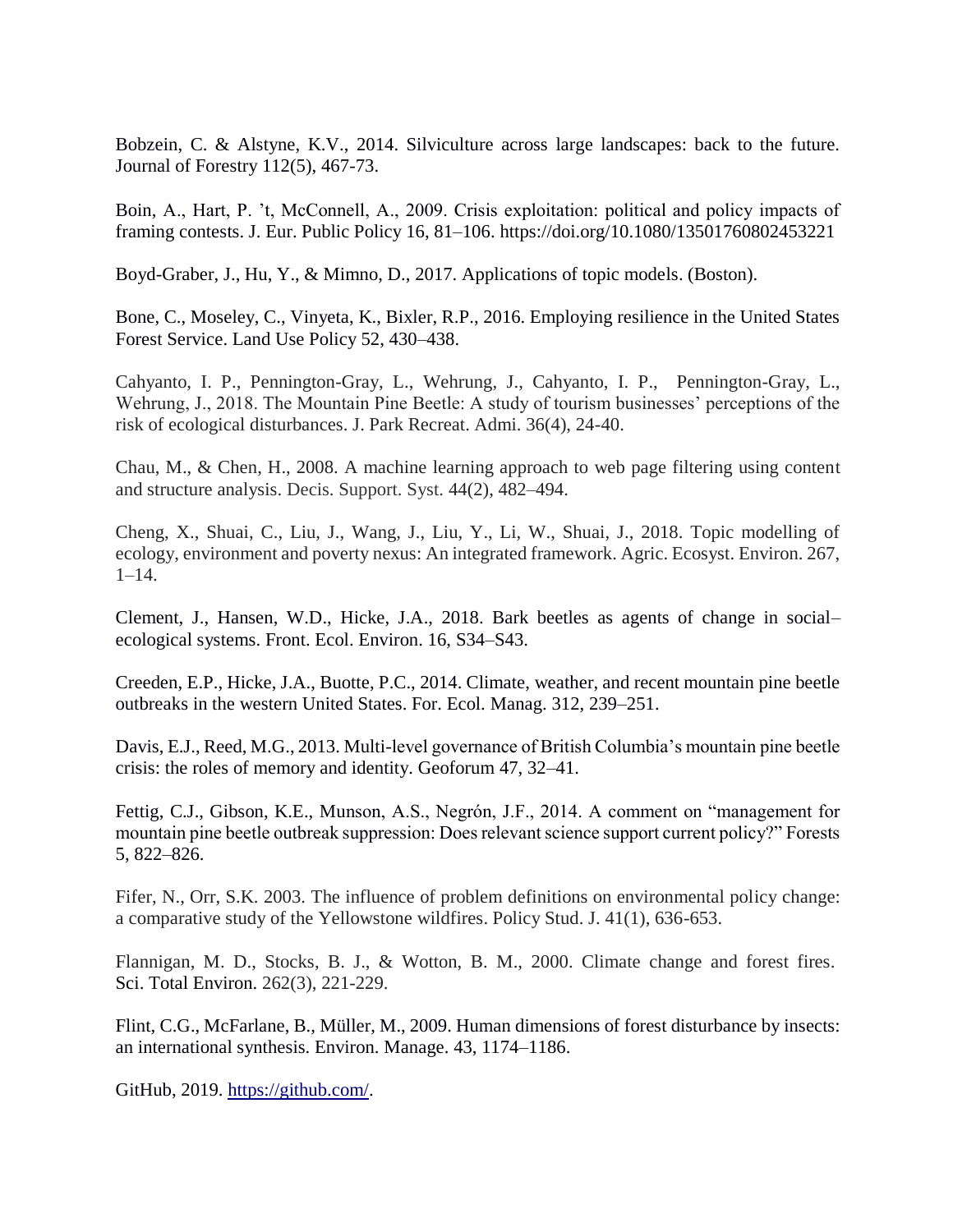Gong, Y., & Xu, W., 2007. Machine learning for multimedia content analysis. Springer, London.

Hajer, M., Versteeg, W., 2005. A decade of discourse analysis of environmental politics: Achievements, challenges, perspectives. J. Environ. Policy Plan. 7, 175–184.

Hajer, M.A., 1995. The politics of environmental discourse : ecological modernization and the policy process. Oxford University Press, New York.

Jelodar, H., Wang, Y., Yuan, C., Feng, X., Jiang, X., Li, Y., & Zhao, L., 2018. Latent Dirichlet allocation (LDA) and topic modeling: models, applications, a survey. Multimed. Tools Appl. [https://doi.org/10.1007/s11042-018-6894-4.](https://doi.org/10.1007/s11042-018-6894-4)

Johnstone, J. F., Allen, C. D., Franklin, J. F., Frelich, L. E., Harvey, B. J., Higuera, P. E., Mack, M. C., Meentemeyer, R. K., Metz, M., Perry, G. L. W., Schoennagel, T., Turner, M. G., 2016. Changing disturbance regimes, ecological memory, and forest resilience. Front. Ecol. Environ. 14(7), 369-378.

de Jong, W., Arts, B., Krott, M., 2012. Political theory in forest policy science. For. Policy Econ. 16, 1–6.

de Jong, W., Galloway, G., Katila, P., Pacheco, P., 2017. Forestry discourses and forest based development–an introduction to the Special Issue. Int. For. Rev. 19, 1–9.

Keskitalo, E.C.H., Pettersson, M., Ambjörnsson, E.L., Davis, E.J., 2016. Agenda-setting and framing of policy solutions for forest pests in Canada and Sweden: avoiding beetle outbreaks? For. Policy Econ. 65, 59–68.

Kleinschmit, D., Böcher, M., Giessen, L., 2009. Discourse and expertise in forest and environmental governance — An overview. For. Policy Econ. 11, 309–312. https://doi.org/10.1016/j.forpol.2009.08.001

Krippendorff, K., 2013. Content Analysis: An Introduction to Its Methodology. Sage, London.

Leipold, S., 2014. Creating forests with words—A review of forest-related discourse studies. For. Policy Econ. 40, 12–20.

Liu, Z., Wimberly, M. C., Lamsal, A., Sohl, T. L., Hawbaker, T. J., 2015. Climate change and wildfire risk in an expanding wildland–urban interface: A case study from the Colorado front range corridor. Landsc. Ecol. 30(10), 1943-1957.

McCarthy, J., 2005. Devolution in the woods: community forestry as hybrid neoliberalism. Environ. Plan A, 37(6), 995-1014.

Michalski, R. S., Carbonell, J. G., & Mitchell, T. M., 1983. *Machine Learning: an Artificial Intelligence Approach*. Springer, Berlin, Heidelberg.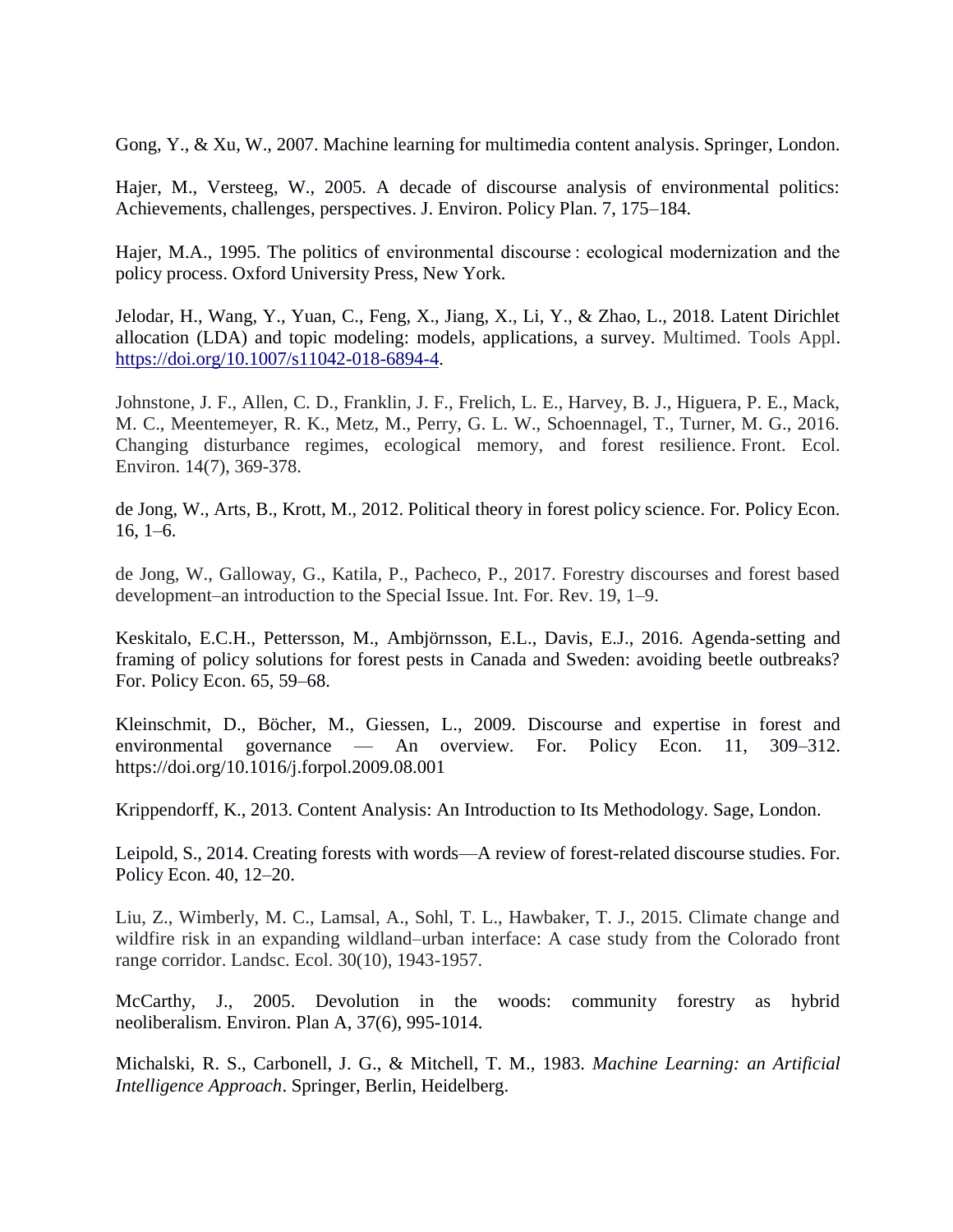Morehouse, B.J., Sonnett, J., 2010. Narratives of wildfire: Coverage in four US newspapers, 1999- 2003. Organ. Environ. 23, 379–397.

Mueller, M., 2011. How natural disturbance triggers political conflict: Bark beetles and the meaning of landscape in the Bavarian Forest. Glob. Environ. Change 21, 935–946.

Murphy, J., Ozik, J., Collier, N., Altaweel, M., Lammers, R., Kliskey, A., Alessa, L., Cason, D., Williams, P., 2014. Water relationships in the U.S. Southwest: Characterizing water management networks using natural language processing. Water 6(6), 1601–1641. [https://doi.org/10.3390/w6061601.](https://doi.org/10.3390/w6061601)

Nelson, M., Ciochinna, M., Bone, C., 2016. Assessing spatiotemporal relationships between wildfire and mountain pine beetle disturbances across multiple time lag. Ecospheres 7(10), e01482.

O'Callaghan, D., Greene, D., Carthy, J., Cunningham, P., 2015. An analysis of the coherence of descriptors in topic modeling. Expert Syst. Appl. 42(13), 5645–5657.

Parks, S. A., Miller, C., Abatzoglou, J. T., Holsinger, L. M., Parisien, M. A., & Dobrowski, S. Z., 2016. How will climate change affect wildland fire severity in the western US?. Environ. Res. Lett. 11(3), 035002.

Pascoe, C. L., Barjat, H., Lawrence, B. N., Tourte, G. J. L., Murray-Rust, P., Hawizy, L., 2016. The PIMMS Project and Natural Language Processing for Climate Science. In: Tonkin, E. L, Tourte, G. J. L. (Eds.), Working with Text: Tools, Techniques and Approaches for Text Mining, pp. 247–269. Oxford.

Petersen, B., Wellstead, A.M., 2014. Responding to Forest Catastrophe in the Face of Unprecedented Forest challenges: The emergence of new governance arrangements. ISRN Econ. 2014, 982481.

Polasky, S., Carpenter, S. R., Folke, C., Keeler, B., 2011. Decision-making under great uncertainty: environmental management in an era of global change. Trends Ecol Evol. 26(8), 398– 404.

Polatkan, A. C., & Nieselt, K., 2013. Collact.Me: Conceptual Framework for Extracting Domain-Specific Content from Twitter. In: *2013* International Conference on Cloud and Green Computing (pp. 313–320). Karlsruhe, Germany: IEEE. [https://doi.org/10.1109/CGC.2013.56.](https://doi.org/10.1109/CGC.2013.56)

Popescu, A.-M., Pennacchiotti, M., Paranjpe, D., 2011. Extracting events and event descriptions from Twitter. In: Proceedings of the 20th international conference companion on World wide web - WWW '11. ACM Press, Hyderabad, India. [https://doi.org/10.1145/1963192.1963246.](https://doi.org/10.1145/1963192.1963246)

Prentice, E.W., Qin, H., Flint, C.G., 2018. Mountain Pine Beetles and Ecological Imaginaries: The Social Construction of Forest Insect Disturbance,. In: Urquhart, J., Marzano, M., Potter, C. (Eds.), The Human Dimensions of Forest and Tree Health: Global Perspectives. Springer International Publishing, Cham, Switzerland, pp. 77–107. https://doi.org/10.1007/978-3-319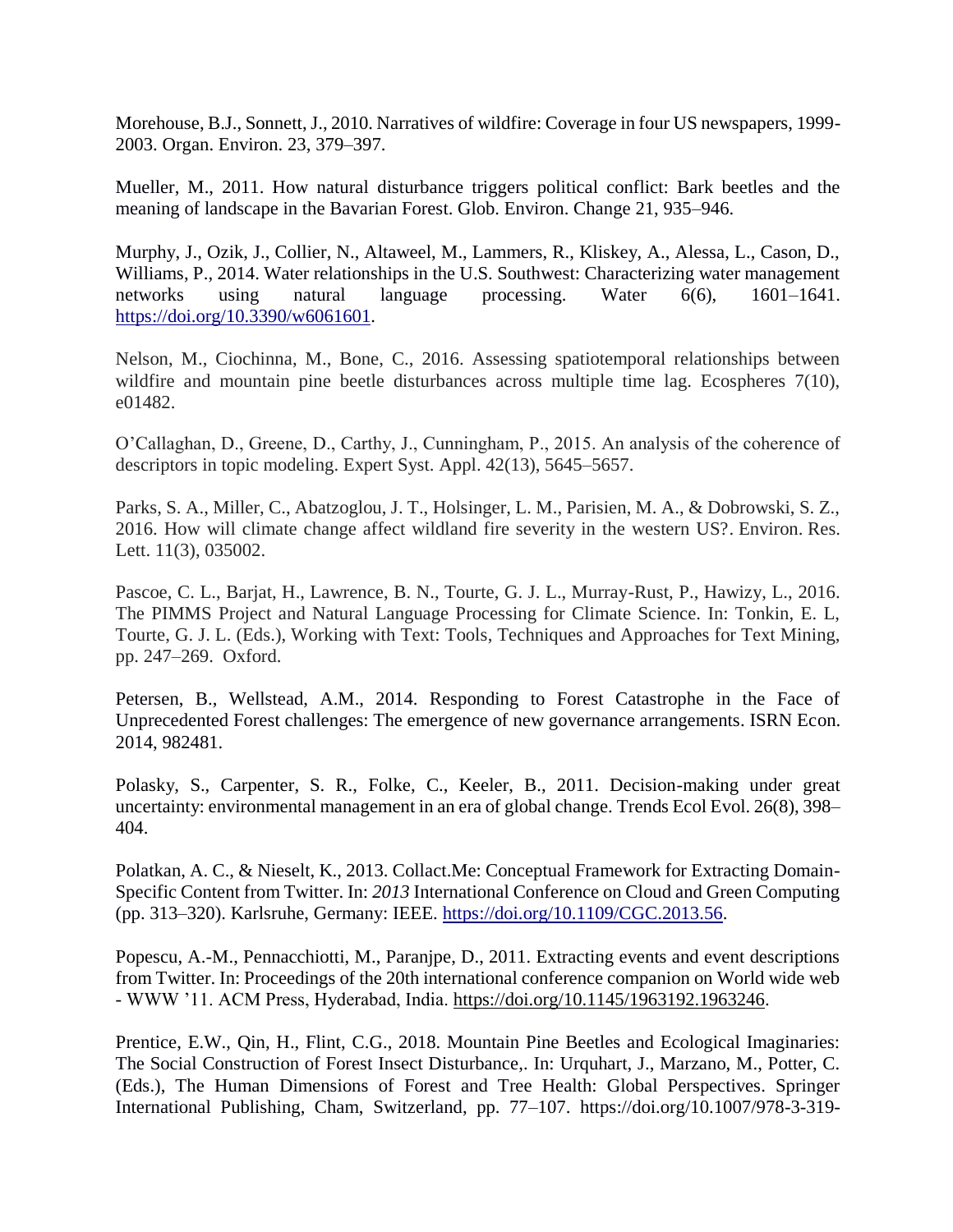76956-1\_4

Raffa, K.F., Aukema, B.H., Bentz, B.J., Carroll, A.L., Hicke, J.A., Turner, M.G., Romme, W.H., 2008. Cross-scale drivers of natural disturbances prone to anthropogenic amplification: the dynamics of bark beetle eruptions. Bioscience 58, 501–517.

Rayner, J., McNutt, K., Wellstead, A., 2013. Dispersed Ccapacity and Wweak Ccoordination: The challenge of climate change adaptation in Canada's forest policy sector. Rev. Policy Res. 30, 66– 90.

Rehurek, R., Sojka, P., 2010. Software framework for topic modelling with large corpora. In: Proceedings of the LREC 2010 workshop on new challenges for NLP frameworks, Valletta, Malta: University of Malta, 22 May 2010, pp. 46–50. Valletta, Malta: University of Malta.

Röder, M., Both, A., Hinneburg, A., 2015. Exploring the space of topic coherence measures. In: Proceedings of the eighth ACM international conference on Web search and data mining, Shanghai, China, 2–6 February 2015, pp. 399–408. New York.

Rosenberger, D. W., Venette, R. C., Maddox, M. P., Aukema, B. H., 2017. Colonization behaviors of mountain pine beetle on novel hosts: Implications for range expansion into northeastern North America. PloS One 12(5), e0176269.

Salton, G., Buckley, C., 1988. Term-weighting approaches in automatic text retrieval. Information. Process. Manag. 24(5), 513–523. [https://doi.org/10.1016/0306-4573\(88\)90021-0.](https://doi.org/10.1016/0306-4573(88)90021-0)

Seidl, R., Thom, D., Kautz, M., Martin-Benito, D., Peltoniemi, M., Vacchiano, G., Wild, J., Ascoli, D., Petr, M., Honkaniemi, J., Lexer, M., Trotsiuk, V., Mairota, P., Svoboda, M., Fabrika, M., Nagel, T., Lexer, M. Reyer, C. P. O., 2017. Forest disturbances under climate change. Nat. Clim. Chang. 7(6), 395-402.

Sievert, C., & Shirley, K. E., 2014. LDAvis: A method for visualizing and interpreting topics. In: Proceedings of the Workshop on Interactive Language Learning, Visualization, and Interfaces. pp. 63-70. Stroudsburg.

Six, D.L., Biber, E., Long, E., 2014. Management for mountain pine beetle outbreak suppression: Does relevant science support current policy? Forests 5, 103–133.

Srinivasa-Desikan, B., 2018. Natural language processing and computational linguistics: a practical guide to text analysis with Python, Gensim, spaCy, and Keras. Packt, Mumbai.

Teh, Y. W., Jordan, M. I., Beal, M. J., Blei, D. M., 2006. Hierarchical Dirichlet Processes. J. Amer. Statist. Assoc. 101 (476), 1566–1581.

Thom, D., Seidl, R., Steyrer, G., Krehan, H., Formayer, H., 2013. Slow and fast drivers of the natural disturbance regime in Central European forest ecosystems. For. Ecol. Manage. 307, 293- 302.